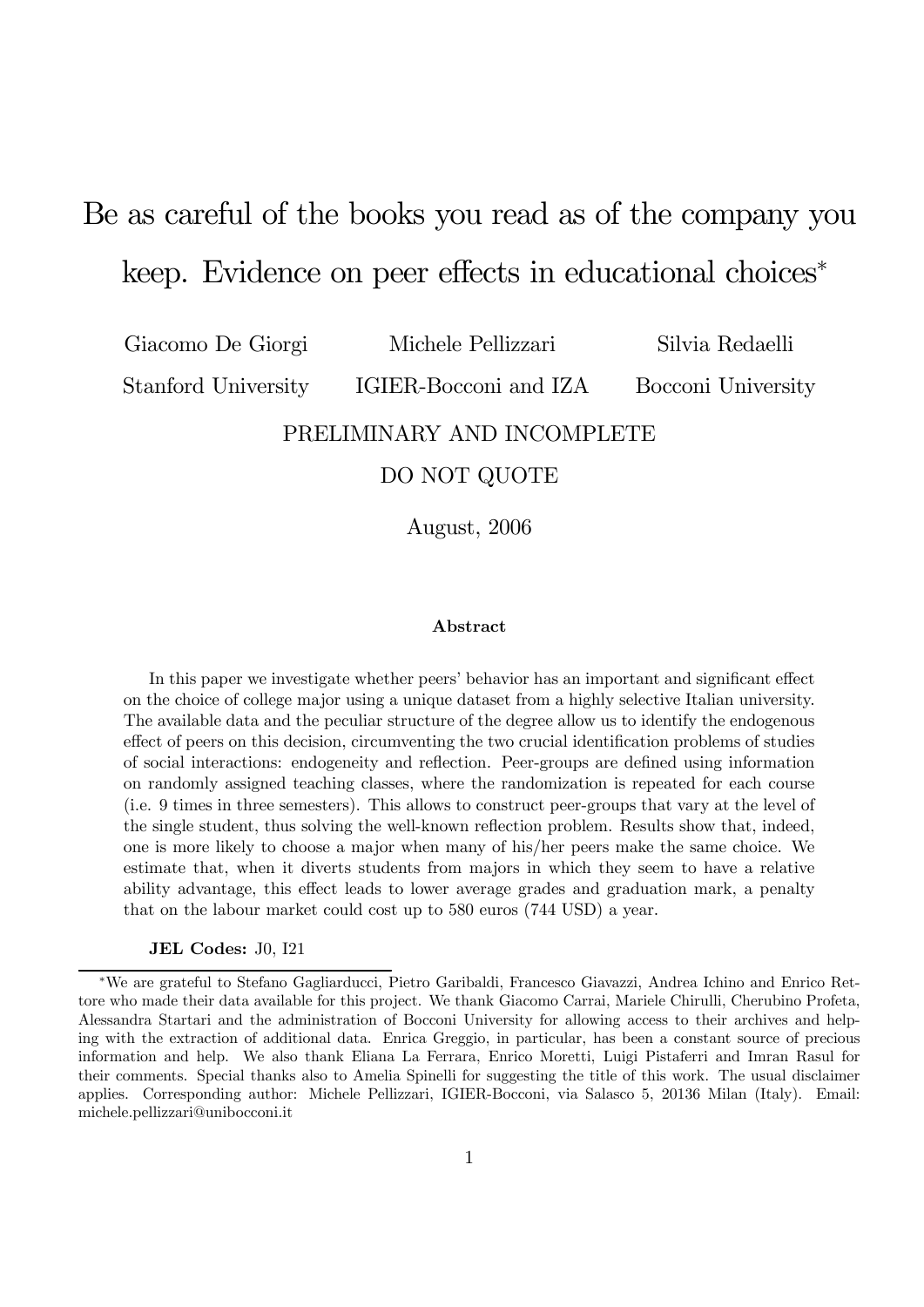# 1 Introduction

Peer behavior and peer quality are commonly believed to be among the most important determinants of many individual outcomes (Katz and Case, 1991; Hoxby, 2000; Sacerdote, 2001; Duflo and Saez, 2002), particularly so for young people and their educational and early labour market decisions. The identification of these effects is however very problematic due to the presence of two well known issues: the endogenous sorting of individuals into groups of peers and the reflection problem (Manski, 1993).

The contribution of this paper to the literature is twofold. On the methodological side, we develop a new strategy for the identification of endogenous peer effects by exploiting a very detailed set of data about undergraduate students from Bocconi University and the peculiar structure of the degree programs offered by this institution. The second contribution is more substantial. In contrast to most studies in this literature<sup>1</sup>, which have typically looked at either academic or labour market performance, we estimate the role of peer-effects on individuals' choices of college major (although our identification strategy can be fruitfully employed for other contexts as well). In most industrialized countries, skill mismatch is a major issue and, at least part of it, is thought to be due to a slow response of educational choices to changes in the composition of labour demand (Katz and Murphy, 1992). It is therefore important to understand how these choices are made and peer influence is likely to play a crucial role.

Our econometric methodology differs from most of the existing literature that tries to recover peer effects using either natural experiments (Sacerdote, 2001; Zimmerman, 2003) or quasiexperimental designs (Hoxby, 2000), or fixed effects (Hanushek et al. 2003). We take a different approach and exploit the possibility offered by our data to construct peer groups that vary at the level of the single individual.

At Bocconi University<sup>2</sup>, students initially enroll in a common program and only at the end of the third semester (i.e. after 1 and  $1/2$  years) choose whether to specialize in business or economics. During these first 3 semesters all students take 9 compulsory courses and attend lectures in randomly assigned teaching classes. Since the number of available teachers varies for each course,

<sup>&</sup>lt;sup>1</sup>With the exception of Sacerdote (2001), where, however, no significant endogenous peer effect is found for the choice of major.

<sup>2</sup>This university offers only courses in business and economics (see section 2 for further details).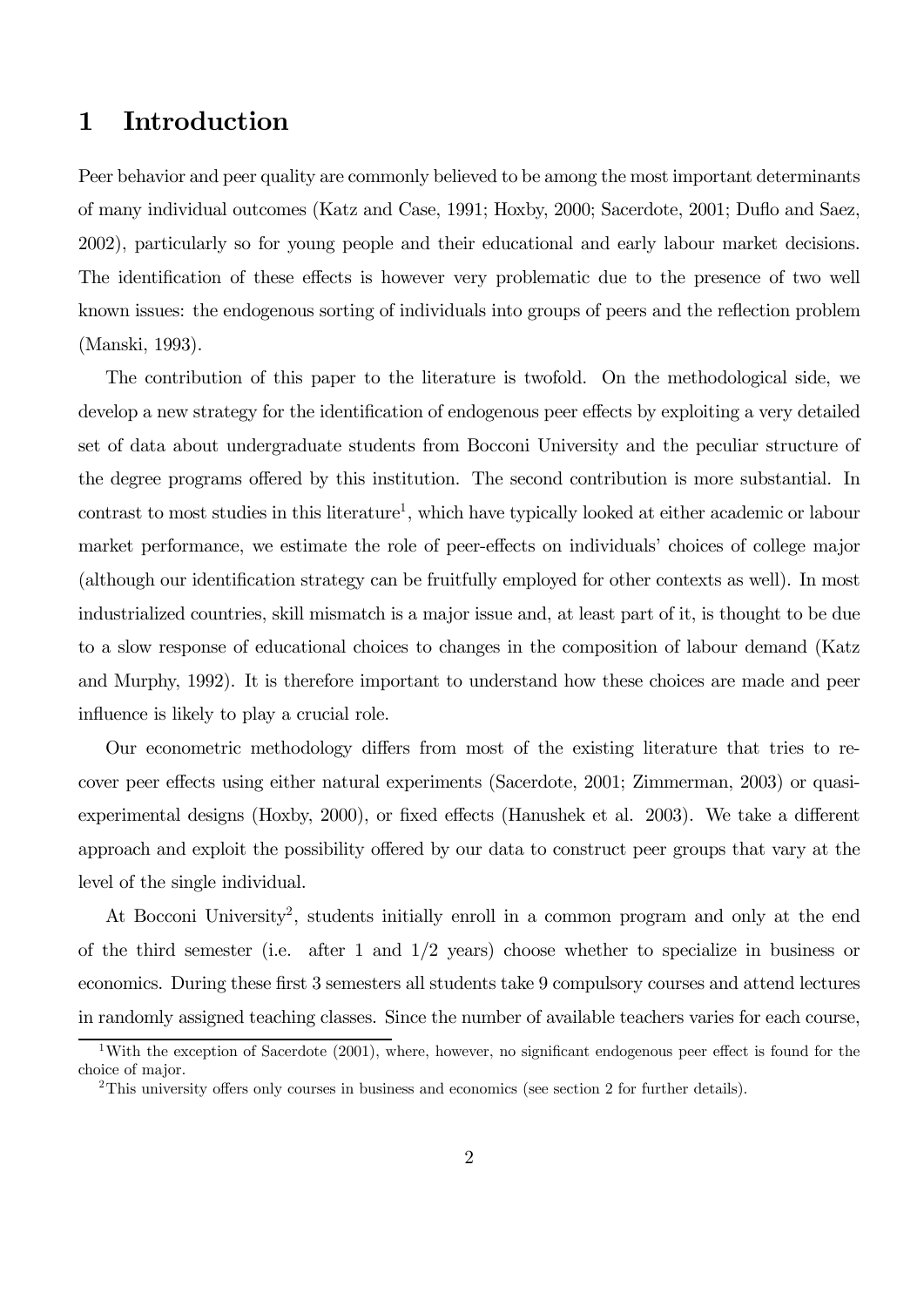the assignment of students to classes is repeated for each course, as explained in Section 2.

This setting allows to define peer groups using information on teaching classes. In other words, we assume that student *i* interacts with the students who attend lectures in the same class and we weight peers by the number of classes taken together (up to 9). We, thus, obtain peer groups that vary at the individual level: student  $i$ 's peers certainly study with  $i$  but also with other students who are not necessarily members of *i*'s peer group. Consequently, the peer groups of *i* and *i*''s peers do not coincide, thus eliminating reflection.

Moreover, since the allocation in teaching classes is random (according to an ad hoc algorithm designed by the IT services of the university), there should be no endogeneity in peer group formation. Additionally, our data also contain a very rich set of observable proxies for those variables that are commonly believed to induce self-selection (i.e. ability, motivation, preferences etc.). In fact, the dataset includes detailed information on high school performance (school type and average grades in each of the two final years) and university admission procedures (i.e. standardized entry test and stated preferences over the various programmes offered by the university).

This particular repeated randomization process distinguishes our approach from most previous studies (Sacerdote, 2001; Zimmerman, 2003) where the randomized assignment - when there is one - is typically done only once and for all. In our set up, the allocation of students into classes is repeated for each course (i.e. 9 times over the first 3 semesters) given that the number of teachers is not evenly spread across courses (i.e. mathematics has more teachers than economics I) and the capacity of the available classrooms also varies considerably. This leads to peer groups that vary at the level of the single student and allows to solve the usual reflection problem.

Thus, the combination of the particularly rich dataset, the repeated randomization process and the peculiar construction of the peer groups allows us to solve the two key econometric problems of this literature: reflection and selection.

The spirit of our identification strategy is similar to Bayer et al. (2004), a study of criminal behavior that exploits the length of the individual's sentence to weight each peer's characteristic by the time spent together in the same correctional institution. Bayer et al. (2004) find that peer characteristics do influence recidivism in a number of outcomes such as burglary, felony drug use, etc.

With this approach we are able to identify the causal effect of peers' choice of major (economics)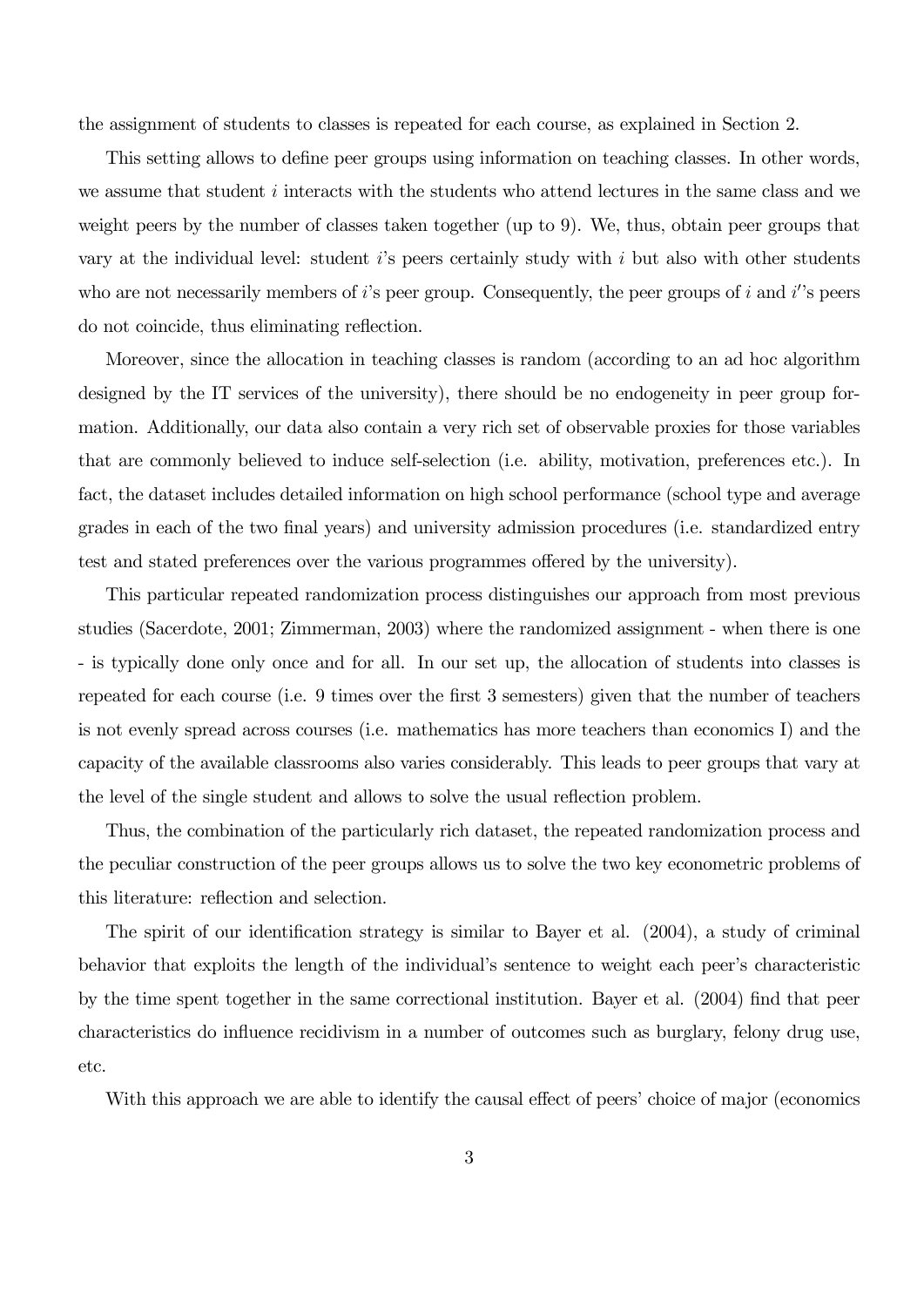vs. business) on one's own decision. Results show that, indeed, one is more likely to choose a major when many of his/her peers make the same choice. We, then, look at whether students who specialize in a major following the choices of their peers and against their revealed relative ability (measured as the ratio of one's average grade in economics and business courses during the first three semesters) perform better (in terms of average grades in the last three semesters, graduation mark and time to graduation) than similar students who chose the major against the majority of their peers and according to their revealed ability. Our findings indicate that, indeed, there is a negative effect of following one's peers when revealed ability would suggest a different choice. We, then, try and assign a monetary value to this effect by looking at the wage cost of such a lower academic performance.

Every study of peer effects and social interactions has to deal with two crucial issues for the correct interpretation of the results: the definition of the mechanism through which an individual is affected by the behavior of her peers and the identification of meaningful peer groups.

As for the first issue, we can think of at least three mechanisms that are potentially important in our particular framework. First, peer pressure (Mas and Moretti, 2006), being it monitoring or imitation, might be substantial in leading a student towards a particular major choice. Second, there might simply be a utility gain in studying with friends. Third, peers may also facilitate the acquisition of information (or constitute a reference group in the formation of expectations) about various aspects of life at the university (where to find the right material to study, which are the best or the easiest courses, the best teachers, etc.) and about the job opportunities associated with a particular major.

Unfortunately, our research design does not allow to test which of these mechanisms generates the effects detected by our estimates. However, it seems plausible to rule out the possibility that these effects are generated by peers providing easier access to information. If this was the case, in fact, better informed individuals should on average make better choices and this is at odds with our findings in terms of time to graduation, average grades and graduation mark<sup>3</sup>.

Besides the identification of a specific mechanism that generates peer effects, it is also crucial

<sup>3</sup>Another potentially important issue is compensating wage differentials. A student might be willing to give away part of her wage to derive utility from sticking with her friends. In our particular context, however, this does not sound like a fully convincing argument because students typically have very limited information about the wage distributions associated with the two majors (economics and business) at the time of making their choice. Furthermore, the two ex-post distributions look very similar.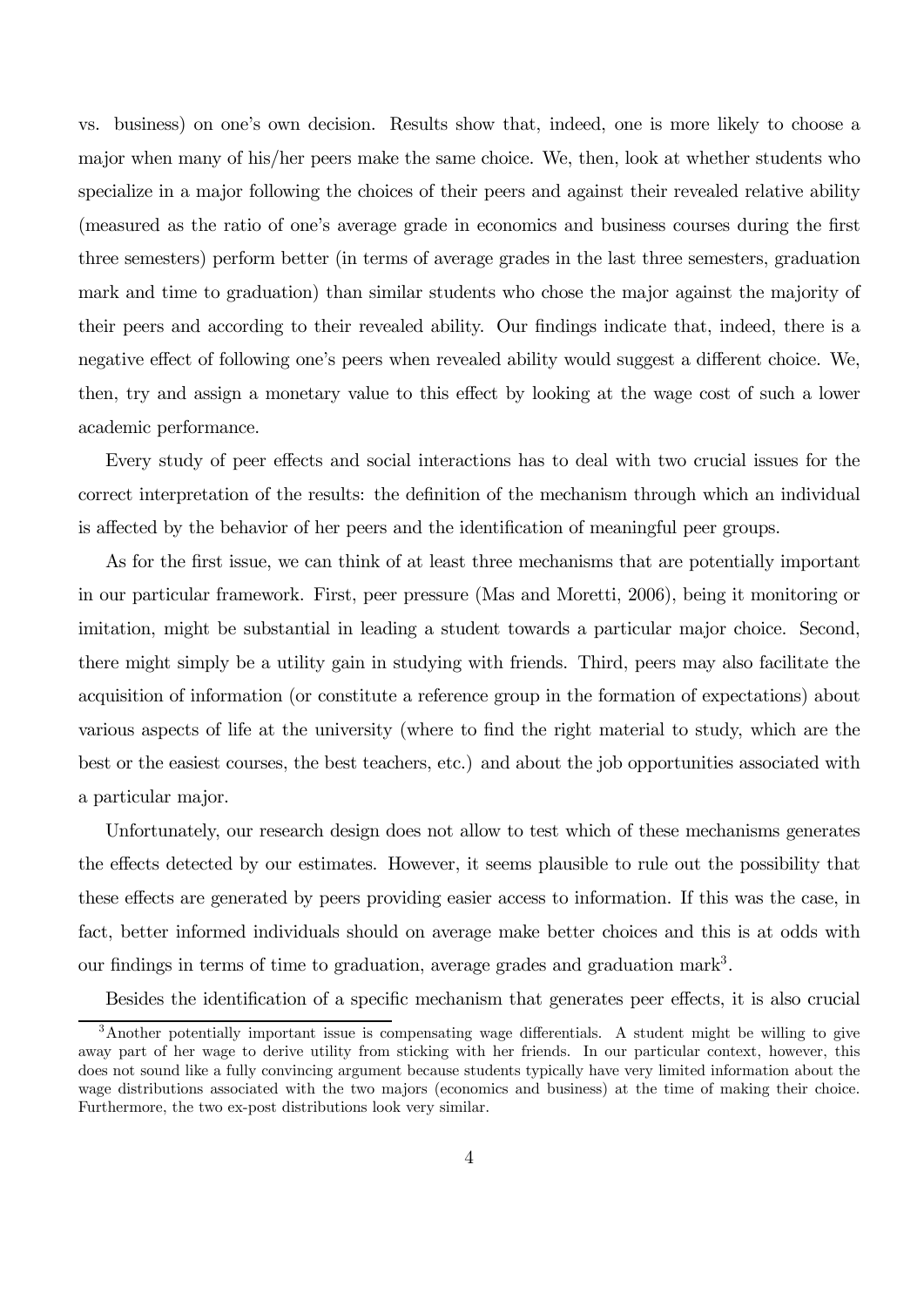to focus on meaningful peer groups. It would be hard to justify that the behavior of a random pedestrian in San Francisco should influence the decision not to stop at a zebra crossing in Milan. In our particular framework, some students might be in the same class but their interactions might still be limited. We address this problem by weighting peers in each group by the number of courses attended together so that in the peer group of a generic individual i, students who have attended all common courses in the same teaching classes as  $i$  will be given a higher weight than students who have taken only a few courses together. It is likely that students who sit several classes together will get to know each other and often interact socially as well as for studying and revising the subject<sup>4</sup>.

The paper is organized as follows: Section 2 describes the institutional structure of Bocconi University, the available data and the details of the allocations into the teaching classes; Section 3 presents our approach for the construction of the peer groups; Section 4 discusses the identification strategy and the results of the analysis of the choice of major. Section 5 discusses the effects of the decision modes on average GPA, graduation mark and time to graduation. Finally, Section 6 concludes.

# 2 Data and institutional details

The analysis in this paper is based on administrative data from Bocconi University, an Italian private institution of higher education with core specialization in business and economics. The data provide detailed information on the university curricula of all students enrolled at Bocconi since 1989.

Until the academic year 1999/2000, the most popular degree offered by Bocconi was called CLEA/CLEP. Students in this degree would first take a series of 9 common exams during the first three semesters and would, then, choose whether they wanted to specialize in business (CLEA) or economics (CLEP) (See Figure 1). The 9 common compulsory courses are listed in Table 1 and can be classified in subject areas, according to the department responsible for organizing and teaching: business, economics, quantitative subjects and law.

#### [FIGURE 1 and TABLE 1]

<sup>&</sup>lt;sup>4</sup>The authors here could themselves provide a number of telling anecdotes.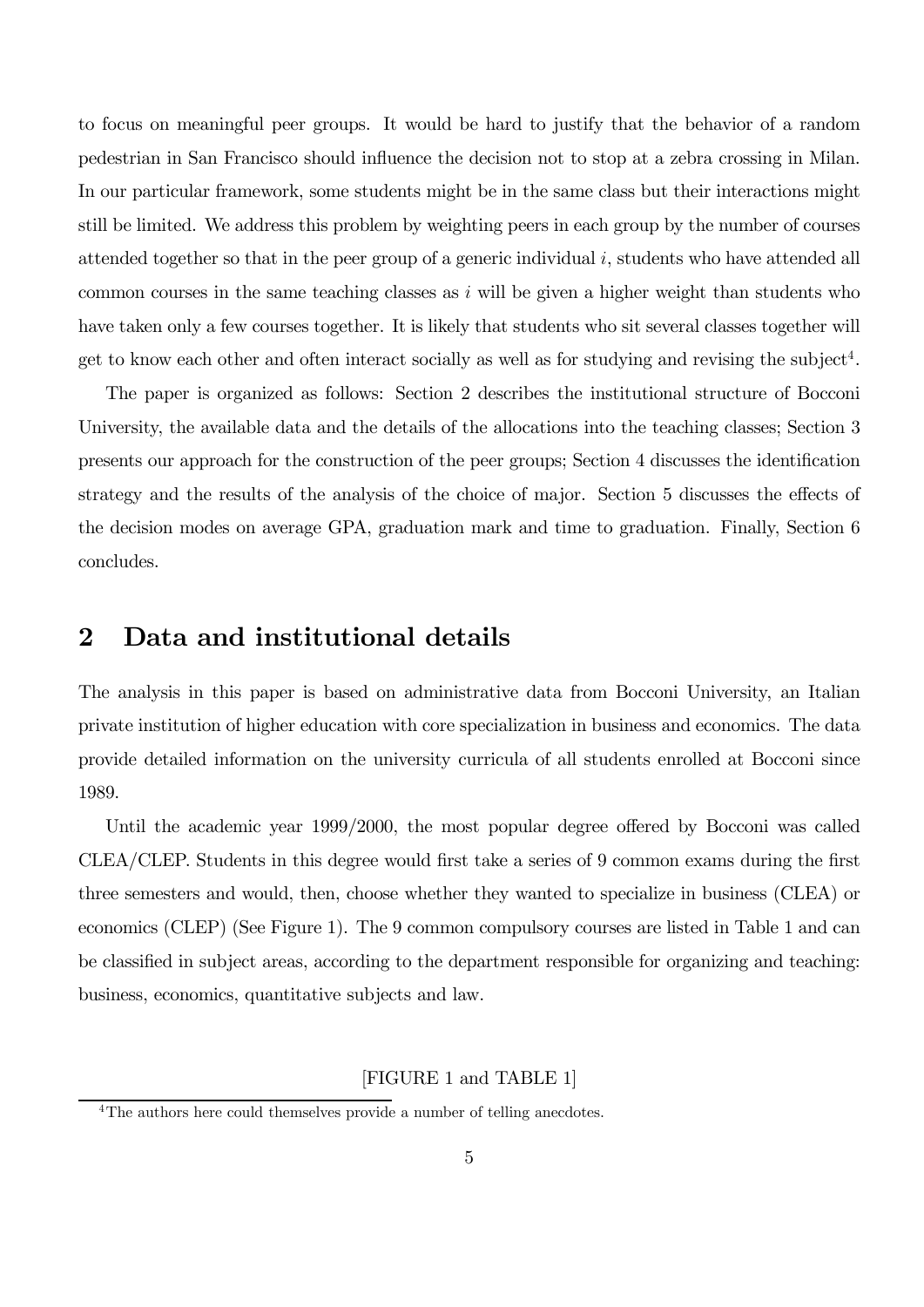In the academic year 1999/2000 Bocconi introduced a major reform of its structure (the socalled "Bocconi 2000" plan), abandoning this initial common track and forcing students to choose between economics and business since the beginning of their studies. Moreover, the information on the randomly allocated teaching classes has unfortunately been lost for the earlier cohorts of students and is reliable only starting with the academic year 1998/1999. This forces us to use only one cohort of students, i.e. students enrolled in the old CLEA/CLEP program in the academic year 1998/1999.

At that time, Bocconi offered 4 other degree programs: one in "Economic and Social Sciences" (DES), one in "Economics of Financial Market Institutions" (CLEFIN), one in "Management of the Public Administration and International Institutions" (CLAPI) and one in "Law and Business Administration" (CLELI)<sup>5</sup>. These degree programs differ both in their curricula and in the number of students admitted in each academic year<sup>6</sup>. In September 1998, a total of  $2,580$  students were admitted and 2,055 of them eventually enrolled at Bocconi7.

When sitting for the admission test, each prospective student had to rank the 5 programs according to her preferences. Then, the Admission Committee ranked candidates on the basis of their test results and high school academic performance. Starting from the top of the ranking, students were assigned to their preferred programs depending on availability. Specifically, a student was assigned to her first choice if there were still places available in that program, otherwise, if all places in the first choice had already been taken by students higher up in the ranking, the candidate was assigned to her second choice and so on if the second choice was also full. It is important to notice that in this mechanism a student's stated preferences across the 5 programs do not influence the probability of being admitted and thus excludes any strategic behavior.

Admitted candidates who decided not to register freed places for students further down in the ranking. However, only a few students (48 out of the 753 rejected candidates) who had been initially rejected took up a place freed by others, possibly because at the time of making these decisions most people had already obtained admission to another university and started to make arrangements for

<sup>&</sup>lt;sup>5</sup>Created in 1970, CLEA (Degree in Business Administration) and CLEP (Degree in Economics) are the oldest degrees offered at Bocconi University. Four years later, they were joined by DES, a more quantitative and academic version of the CLEP. All the other degrees (CLEFIN, CLAPI and CLELI) were introduced in 1990 with the "Bocconi 2000" development plan.

<sup>6</sup>Enrolment ceilings and admission tests were introduced in 1984.

<sup>&</sup>lt;sup>7</sup>We are excluding students transferring from other universities and students from abroad who were given a few reserved places.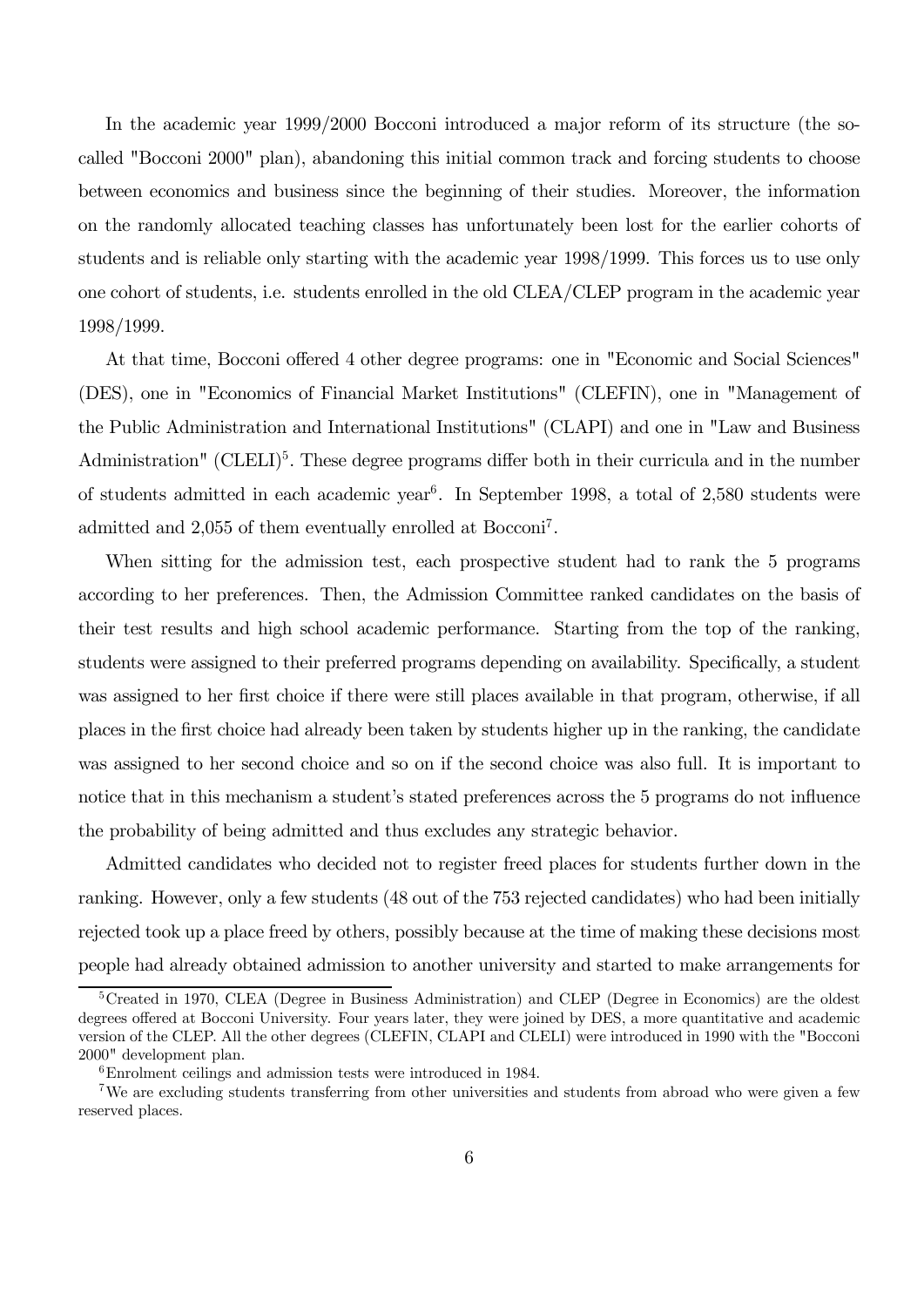the registration and the accommodation<sup>8</sup>.

Eventually, the admission procedure in September 1998 led to 1,385 students (against a ceiling of 1600) enrolled in the common CLEA/CLEP track, followed by CLELI (239 against a ceiling of 350), CLEFIN (208 against a ceiling of 230) CLAPI and DES (respectively with 132 and 91 against ceilings of 200 each). Once enrolled, there were a few possibilities to switch across programs. CLEA/CLEP students were not allowed to switch to any of the others degrees, while students coming from CLELI, CLEFIN, CLAPI and DES could move to CLEA/CLEP after the first academic year.

#### [TABLE 2]

Students admitted into the 5 programs differ both in their previous high school records and in their performance in the admission test (Table 2). On average, CLEA/CLEP students have the lowest high school final grade, but perform better than CLELI students in the admission test and eventually reach higher positions in the final entry ranking (which is constructed as a weighted average of admission test score, high school final grade and average grades in the last 3 years at high school).

Overall, however, these differences are minor and preferences more that ability per se seem to be the predominant factor in determining the self-selection of students into the degree programs. In fact, the percentage of students admitted to the degree of their first choice was close to 90%.

In this paper we will focus exclusively on students enrolled in the CLEA/CLEP common track. For our purposes the selection of students into different programs is a minor issue which we leave for a future version of the paper. Excluding a few missing values on our variables of interest and those students who did not complete the courses of the first 3 semesters, our working sample consists of the 1,122 observations described in Table 3. All of these students have complete information about their courses in the initial three semesters. About a 100 of them have not graduated, either because they dropped out, changed university or are still enrolled and trying to graduate.

#### [TABLE 3]

<sup>&</sup>lt;sup>8</sup>Note also that candidates in the lower tail of the distribution of the admission test were not offered any of these residual places.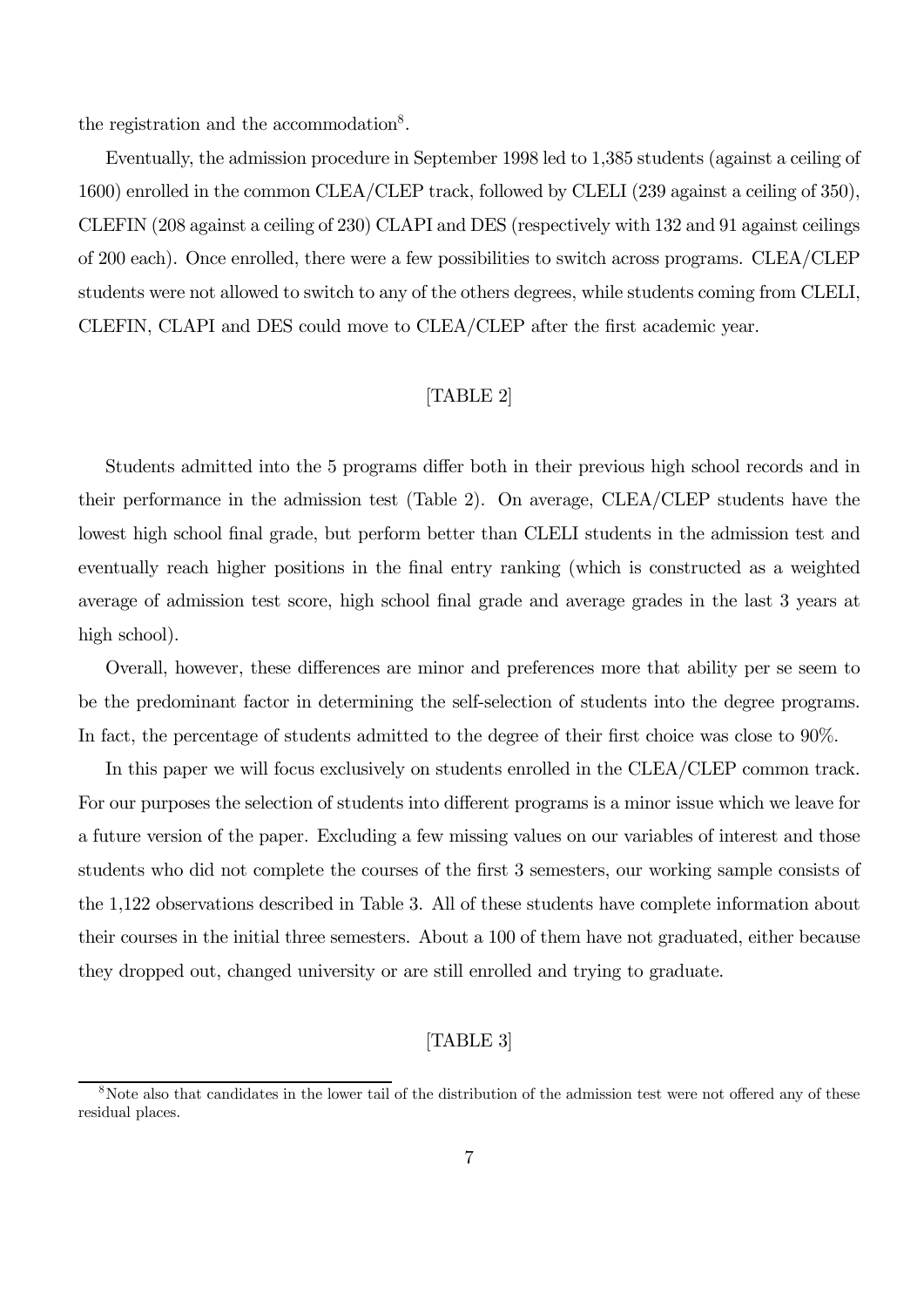After the first 3 semesters of common courses, each student originally enrolled in CLEA/CLEP had to choose whether to specialize in business (CLEA) or in economics (CLEP). Table 4 reports some descriptive statistics on the ability and performance of these two groups of students.

### [TABLE 4]

Considering all the common exams in the first three semesters, the 146 students choosing CLEP score on average almost 2 grade-points above CLEA students. This difference is even higher when the exams are disaggregated by field. As expected, CLEP students perform relatively better in economics, while the difference is considerably smaller for the average grade in business exams, suggesting - as we will see more formally later on - that students choose their field of specialization according to their relative abilities or interest. Furthermore, the difference in the average grade of the exams of the quantitative area is also very large, reflecting the nature of the CLEP program that was considerably more quantitative than CLEA.

#### 2.1 Teaching classes

Depending on the number of available lecturers, a certain number of teaching classes were created for each of the 9 common courses. Moreover, the capacity of the available classrooms at Bocconi varies considerably and the number of students in each teaching class had to be determined accordingly.

Students were allocated to teaching classes randomly for each course. The decision to adopt a random allocation algorithm was dictated by the need to avoid congestion in the classrooms that could be generated by students wanting to attend lectures with their mates or with the best teachers.

Towards the end of each term, students had to enroll in the courses of the following term either at the administration desk or through some electronic machines located in the university buildings<sup>9</sup>. Students were free to choose whether they wanted to postpone some of the courses (e.g. take a course of the second semester in the third and so on) provided they satisfied the pre-requisites for each exam (e.g. statistics could only be taken after having passed math)<sup>10</sup>. Moreover, students

<sup>9</sup>Enrolment in the courses of the first term of the first year was automatic.

 $10$ There are normally up to 7 exam sessions per year for each of the 9 common courses during the academic year.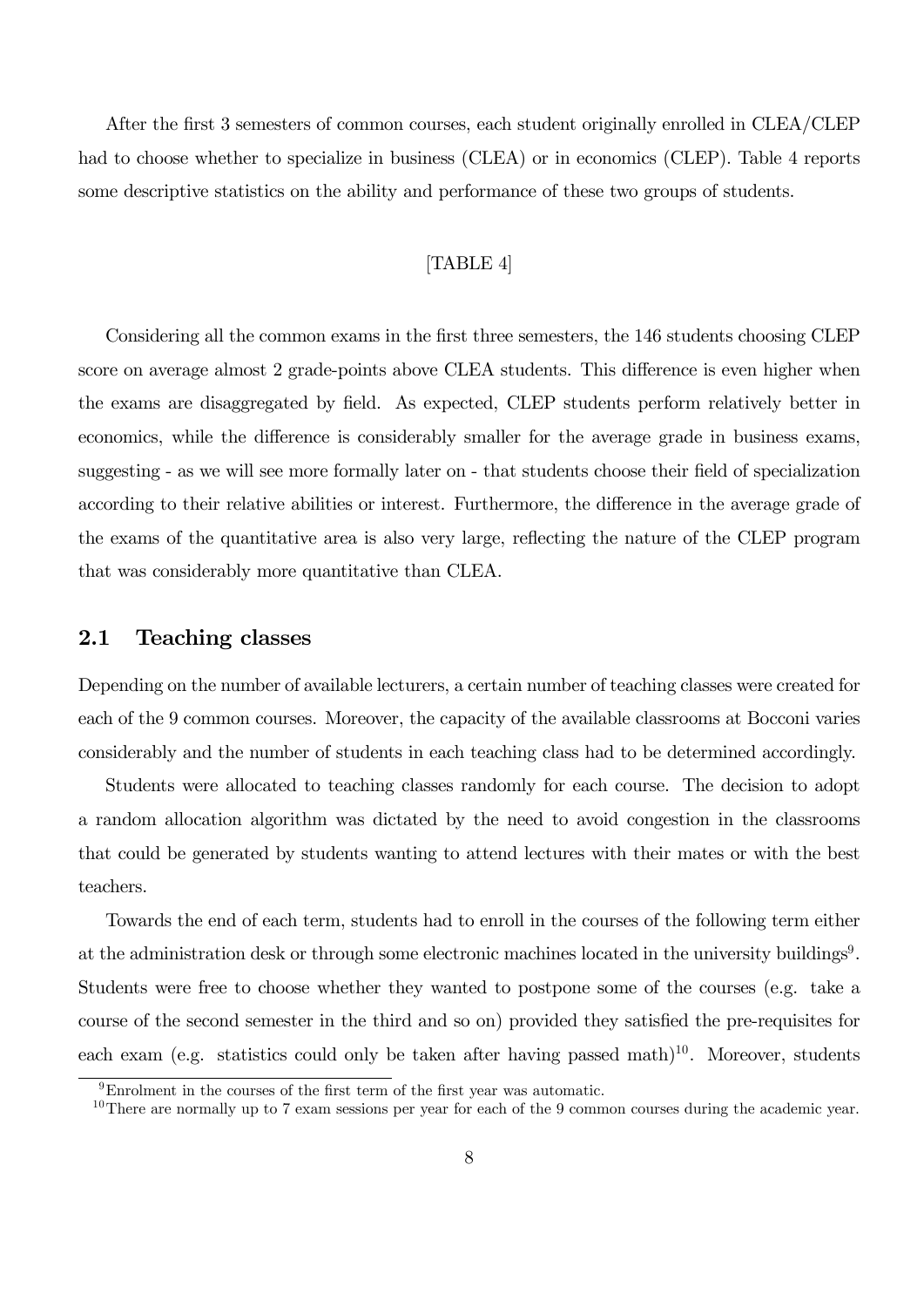who failed to pass an exam during the academic year in which they had attended the corresponding course, were required to re-register and were also assigned to a teaching class (together with other students). For these reasons, the total number of students enrolled in each course (the sum over all the classes) may vary slightly across courses.

At the time of enrolment, a random algorithm would assign the student to a teaching class and communicate the class number. The algorithm was designed to fill all classrooms at the same rate in order to obtain a final distribution with an adequate number of students in each classroom. By no means could the students interfere with the algorithm. For example, there was no guarantee that two students enrolling in the same course one right after the other would be placed in the same teaching class (and, in fact, despite the many that attempted to do so, this instance was extremely rare).

In principle, students were required to attend lectures in their assigned teaching classes but enforcement varied a lot over time, becoming stricter and stricter in more recent years. Actually, the evolution of enforcement practices is closely related with the availability of the information of teaching classes: as the enforcement of the allocations was made more and more stringent, teaching classes were also recorded on various official documents and thus maintained in the administration's archives.

The mere fact that teaching classes have been carefully recorded for the  $1998/1999$  cohort<sup>11</sup> is an indication that the system was effectively enforced. Students were forced to attend their classes by various methods. First, lecturers were supposed to circulate attendance sheets at the beginning of the class for students to sign their presence. Obviously, with a large number of students in each class (the average class size was 202 students), this method could be easily circumvented by those who wanted to attend a different class by, for example, having some friends signing for them. Mid-terms were also important in encouraging students to attend their assigned classes. In fact, while the final exams were identical for all students regardless of their classes, mid-terms were organized directly by the lecturers. Therefore, if a student wanted to take the mid-term (which were not compulsory but highly recommended and very popular among the students) she'd better attend her assigned class as the exam was prepared and marked by the same lecturer.

<sup>&</sup>lt;sup>11</sup>There are less than  $2\%$  of missing values.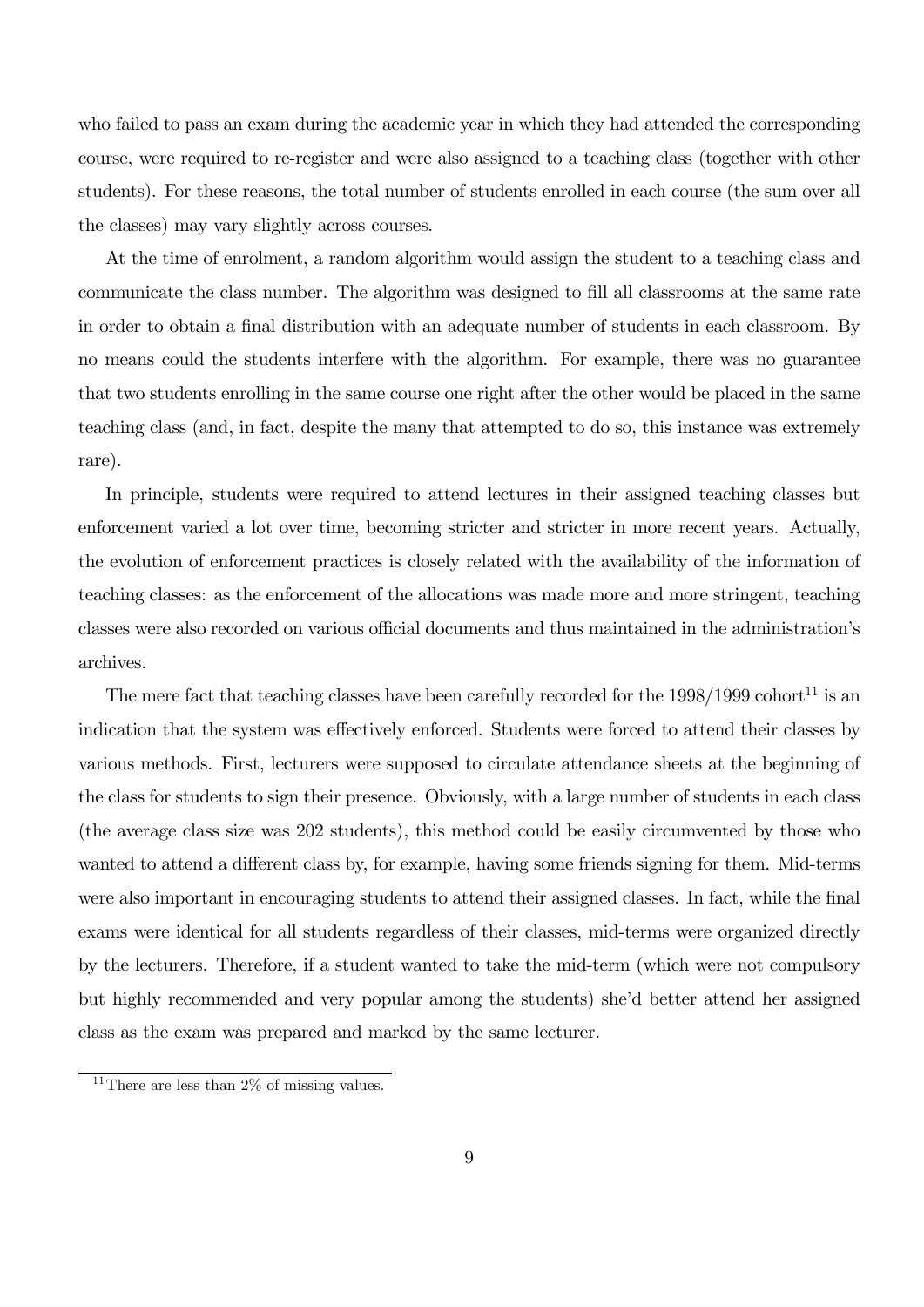#### [TABLE 5]

Table 5 describes the average characteristics of the teaching classes for each course. The number of classes ranges from 4 (private and public law) to 10 (mathematics, management and accounting) and the average number of enrolled students varies accordingly. The other variables in Table 5 are derived from students' questionnaires. At the end of each course<sup>12</sup>, in fact, students were distributed a standardized anonymous questionnaire designed to collect their opinions about numerous aspects of the teaching (quality of the lectures, logistics, etc.).

The number of completed questionnaires is a one-off measure of attendance, as it should correspond to the number of students present in class on the day the questionnaire was distributed. Attendance is also self-reported by the students in the questionnaire, where they have to indicate the fraction of lectures they attended for that course. These figures indicate that attendance was typically very high, with students being present at over 80% of the lectures for economics, management and quantitative courses. Only law subjects have slightly lower attendance levels, around 75-80%.

The number of completed questionnaires, compared with the number of enrolled students, is also an indicator of possible congestion due to students not going to their assigned classes. Table A.1 in the appendix reports statistics for each teaching class and shows that in some cases (math, class 10; accounting, class 4 and economics I, class 3) there are more questionnaires than enrolled students. This means that on the day of the questionnaire there were more students in the class than those assigned by the administration. This typically happens for the most difficult courses, where students tended to cluster in the classes of the best lecturers.

The questionnaire also includes a specific question on congestion that reads as follows: "For your learning, the number of students attending your class has been: insufficient  $(1)$ , too low  $(2)$ , ideal  $(3)$ , too high  $(4)$ , excessive  $(5)$ ". Tables 5 and A.1 report the average score of this question across courses and for each single class, respectively. This information is very important for our identification strategy, as we describe in the following section.

 $12$ Normally, during one of the lectures in the last week of the term.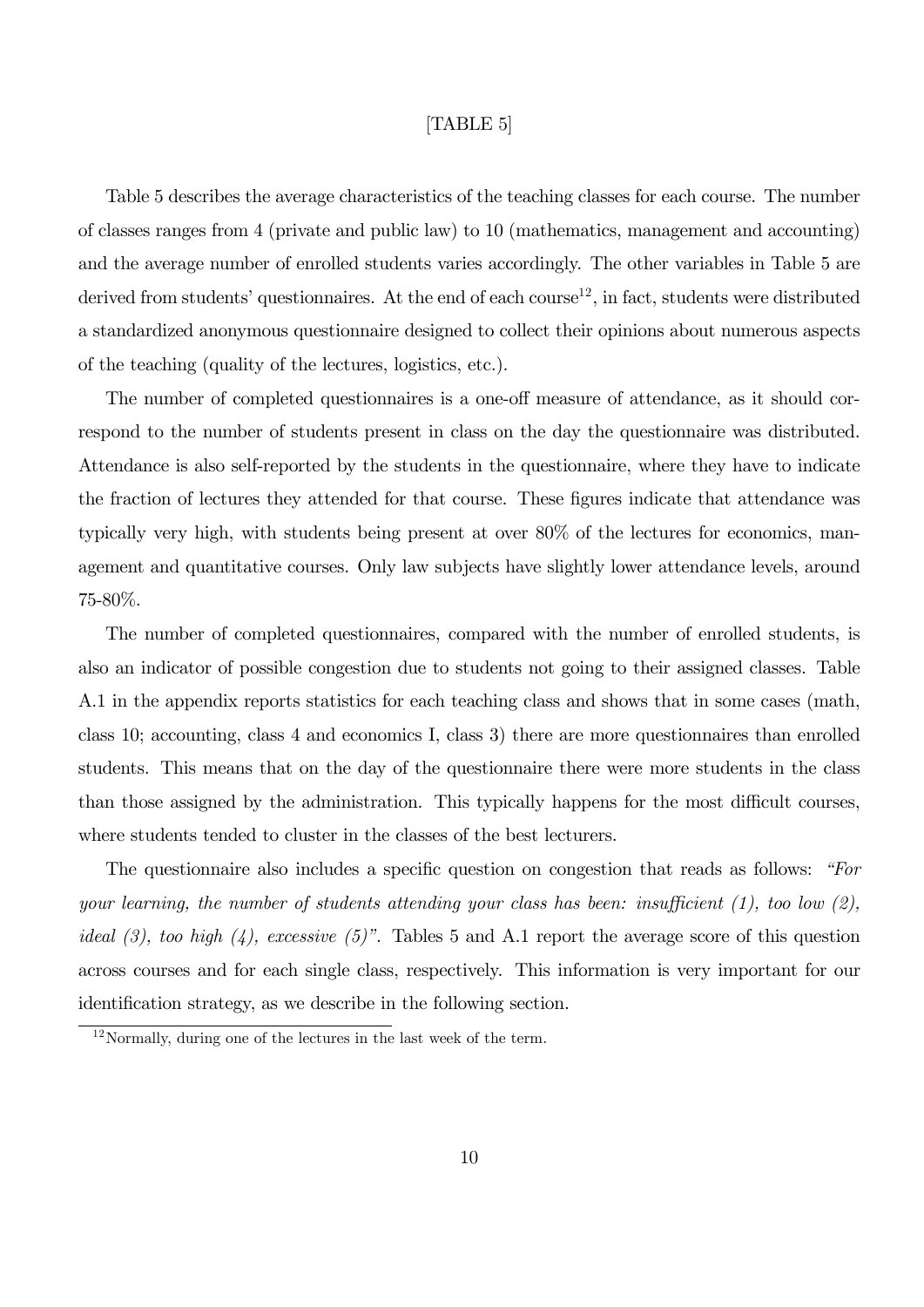# 3 Peer group definition

Our definition of peer groups is based on students attending courses in the same teaching classes. More precisely, individual i's peer group  $(G_i)$  includes all individuals j who were assigned to the same teaching class as individual  $i$  for at least one of the 9 common courses. Furthermore, each of the  $j \in G_i$  is given an importance weight,  $\omega_{ij} (0, 1]$ , according to number of the common exams taken together with i. When computing the absolute size of peer groups the weights are simply constructed as the fraction of common exams taken together, i.e.  $\omega_{ij} = 1$  if j attends all 9 courses in the same teaching class as i,  $\omega_{ij} = 1/9$  if j attend only 1 course with i. In all other calculations (including the estimation exercises in the following section), the weights are normalized to sum to one within each peer group.

The underlying assumption of this definition of the peer groups is that students make friends with other students during lectures. They, then, go out, study and prepare exams together and will eventually influence each others' choices. However, there are a couple of reasons why many of the students in i's peer group may not have much of a relationship with i. First, some of these students may only take a very limited number of courses with i. The weighting scheme described above that assigns a higher weight to students who attend more classes together, should take account of this<sup>13</sup>.

Second, as mentioned in the previous section, for some courses the allocation into teaching classes was not effectively maintained by the students, especially for the most difficult courses where attending lessons with a good lecturer may be extremely helpful for the final exam. We take account of this second problem by repeating our estimation exercises by also weighting courses in the definition of the peer-groups.

Courses in which the system of randomly allocated teaching classes was not effectively maintained should show a large variation across classes in the measures of congestion, i.e. there should be some classes with very many students and others with very few students. We, then, construct course weights,  $\xi_c$ , by assigning weight 1 to the course with the lowest maximum level of reported congestion across classes (i.e. 2.51 for Management II) and the weights of the other courses are scaled down accordingly. More specifically,  $\xi_c$  is the ratio between the lowest maximum level of congestion and the maximum level of congestion across the classes of each course. These weights

 $13$ The weights adopted in this version of the paper are linear in the number of courses attended together. We have experimented with many other specifications and results are robust.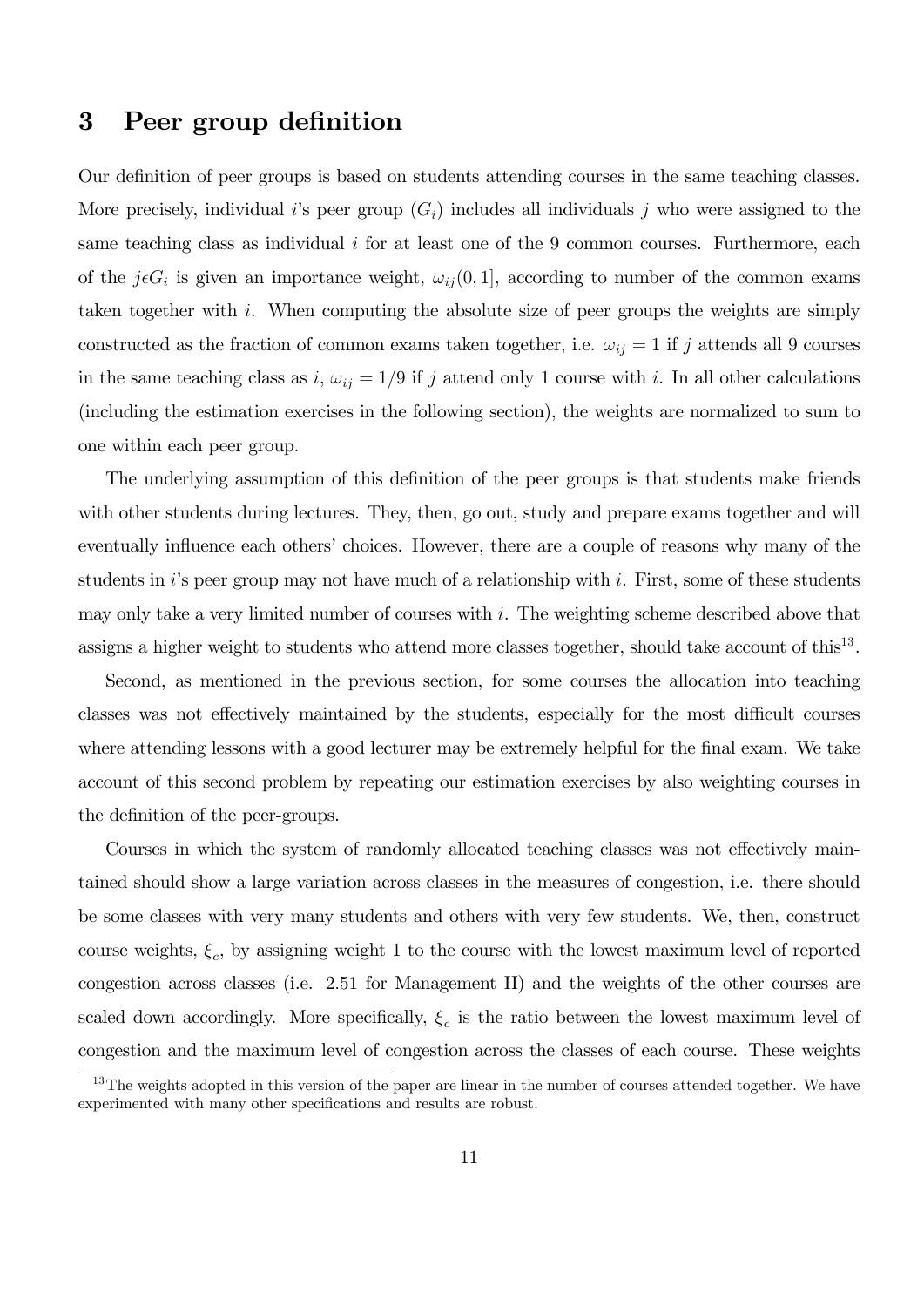are reported in the last column of Table 5.

The version of the individual weights that incorporates the  $\xi_c$ 's is constructed as follows:

$$
\omega_{ij}' = \frac{1}{9} \sum_{c=1}^{9} \xi_c \mathbf{I}_{ij}^c
$$

where  $I_{ij}^c$  is an indicator function equal to 1 if i and j were assigned to the same teaching class in course c. As for  $\omega_{ij}$ , also these weights are used in this raw format to compute the absolute size of the peer groups and they are normalized to sum to one within each peer group for all other calculations.

Other definitions of the course weights have been experimented, in particular one that assigned weight 1 to the course with the lowest coefficient of variation of the congestion measure (i.e. 0.04 for Private Law) and scaled down the other courses accordingly. Results are robust to different specifications of the  $\xi_c$ 's.<sup>14</sup>

#### [TABLE 6]

Table 6 reports some descriptive statistics of the peer-groups according to our definition. The unweighted group size, i.e. the average number of individuals who attended at least one class together, corresponds broadly to 80% of the overall size of the cohort. However, when weighting each of the peers in a student's peer group according to the number of classes taken together (column [1]), the average peer group's size decreases by almost 80%. Augmenting the individual weights with course weights based on congestion (as explained earlier on) leads to a further reduction of about 8% (column [2]). As expected, the use of congestion weights, which give less weight to more congestioned courses, also significantly reduces the average number of classes taken together.

<sup>&</sup>lt;sup>14</sup>In an earlier version of the paper we also defined peer group based on sitting an exam in the same session. This definition is obviously affected by self-selection since similarly able students would sit an exam in the same session. In fact, in this earlier version of the paper any evidence of peers' effect disappeared once we controlled for a number of ability measures (i.e. entry tests, high-school grades, etc.). We find this to be crucial evidence in a twofold sense: (1) the definition of the peer group is fundamental in identifying social interactions and (2) the fact that our results are robust to controlling for ability corroborates our entire analysis.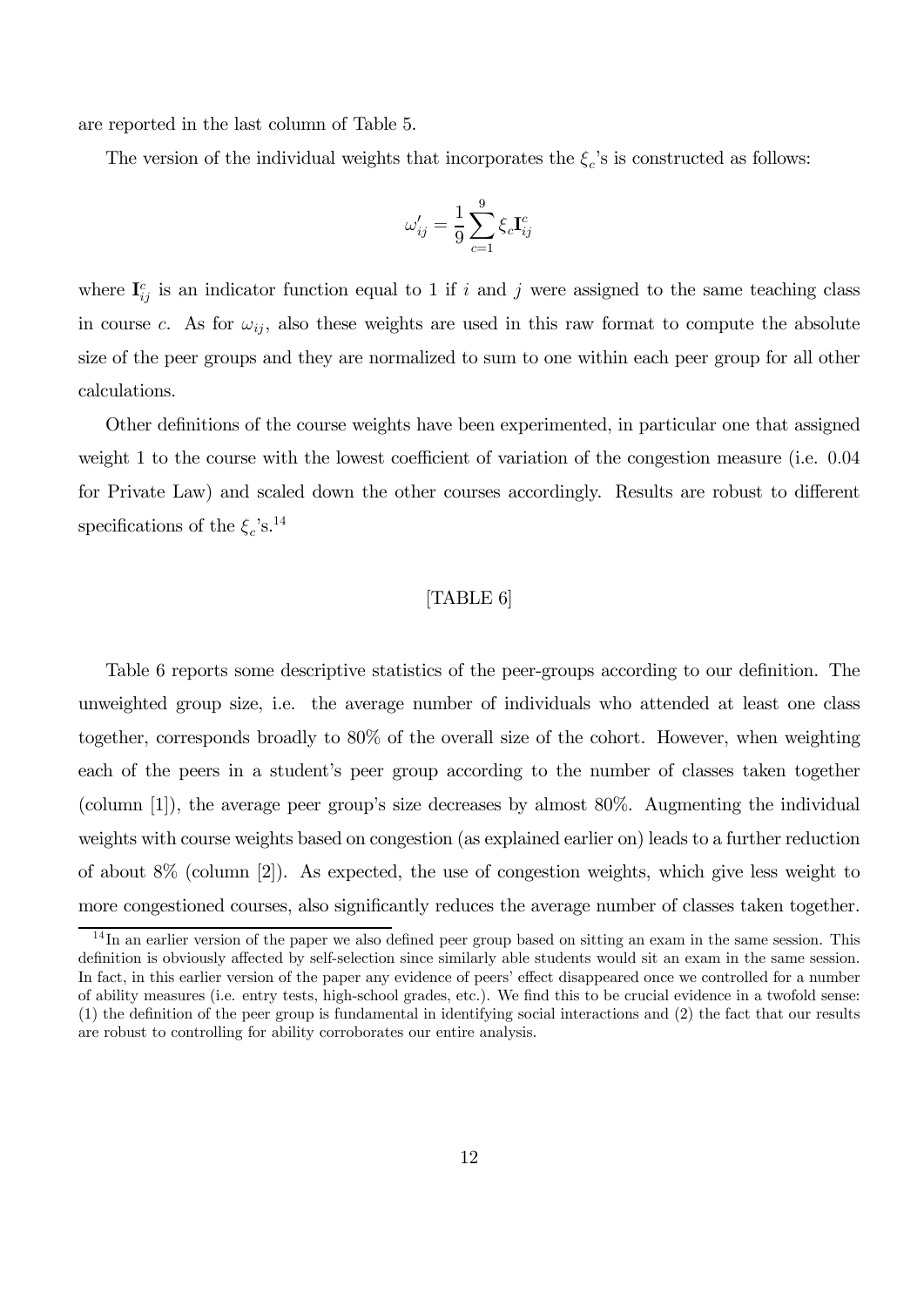# 4 Peer effects in major choices

The identification of endogenous social effects has been the topic of several papers (Manski, 1993 and Moffit, 2001 to cite just a few) and it rests on two distinct dimensions: endogeneity and reflection. First, in most cases individuals self-select themselves into a group of peers generating a standard problem of endogeneity if the variables that drive this process of selection are not fully observable. A second and more subtle issue arises because in a peer group everyone's behavior affects the others and, as in a mirror reflection, we cannot know if one's action is the cause or the effect of peers' influence.

Let us start with a discussion of how we address reflection. This problem has been commonly described by using a simple linear model of the following type:

$$
y_i = \alpha + \beta E(y|G_i) + \gamma E(\mathbf{x}|G_i) + \boldsymbol{\theta}\mathbf{z}_g + \boldsymbol{\delta}\mathbf{x}_i + u_i
$$
\n(1)

In our framework,  $y_i$  is the chosen major (i.e. economics or business),  $\mathbf{x}_i$  is a set of individual traits,  $E(\mathbf{x}|G_i)$  contains the averages of the x's in the peer group of individual i, denoted by  $G_i$  and  $\mathbf{z}_g$ are characteristics of the peer group. Following the literature,  $\beta$  measures the endogenous effect,  $\gamma$ the exogenous effects and  $\theta$  the correlated effects.

In the standard framework, peer-groups are fixed across individuals, i.e. if A and B are both in the peer group of C, it must also be that A and B are in the same group. Put in the wording of equation (1), if i and j are in the same peer-group, then the two groups coincide, i.e.  $G_i = G_j$ . In this situation, endogenous effects cannot be distinguished from contextual or correlated effects (Manski, 1993). In fact, it is easy to show, by simply averaging equation (1) over group  $G_i$ , that  $E(y|G_i)$  is a linear combination of the other regressors:

$$
E(y|G_i) = \left(\frac{\alpha}{1-\beta}\right) + \left(\frac{\gamma+\delta}{1-\beta}\right)E(\mathbf{x}|G_i) + \left(\frac{\theta}{1-\beta}\right)\mathbf{z}_g
$$
\n(2)

In our framework peer groups are individual specific. Consider the simple case of only three students. Students A and B study together (e.g. they attend 5 courses in the same classes), however, B also studies with C (e.g. they attend some of the remaining 4 courses in the same class, different from A's class). A's peer group, thus, includes only B while B's peer group includes both A and C.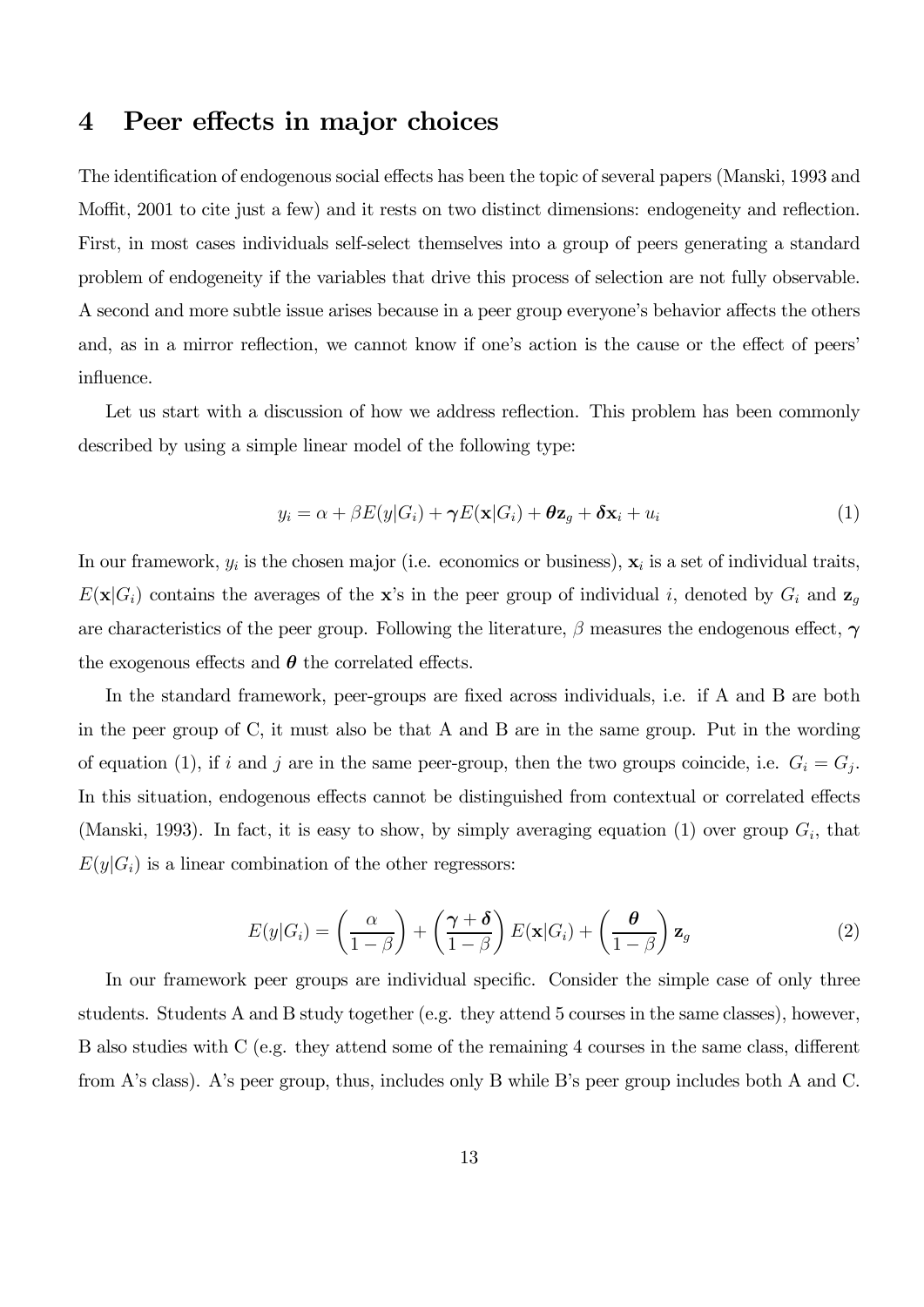This identification can also be seen as a case of triangularisation, i.e. in the standard simultaneous equation model at least one exogenous variable is excluded from each equation. Here, A is excluded from the peer group of C, who is excluded from the peer group of A.

With 9 courses, each divided into 4 to 10 teaching classes, our data exhibit enough variation to generate peer-groups that vary at the level of the single individual, e.g. every student has a different peer-group. The weighting scheme described in the above section adds even more variation to the individual peer groups.

To formally see the advantage of our framework in solving the reflection problem, rewrite equation (2) allowing peer-groups to vary at the level of the single individual:

$$
E(y_i|G_i) = \alpha + \beta E[E(y|G_j)|G_i] + \gamma E[E(\mathbf{x}|G_j)|G_i] + \theta \mathbf{z}_g + \delta E(\mathbf{x}_i|G_i)
$$
(3)

where  $j$  is a generic member of i's peer group. The key to understanding this equation is the fact that  $j's$  peer group  $G_j$  does not necessarily coincide with  $G_i$ .

We further simplify the specification of equation (1) by assuming that  $\gamma = \theta = 0$ . This assumption is both necessary and innocuous. Our peer groups are randomly determined and therefore there are no purely correlated effects  $(\theta = 0)$ , i.e. there are no variables that pertain exclusively to the characteristics of the groups such as the  $z_g$ 's. Moreover, again because of the random allocation process,  $E[E(\mathbf{x}|G_j)|G_i] = E(\mathbf{x}|G_i)$ , which is a linear combination of the  $\mathbf{x}_i$ 's, hence in equation (1) it is sufficient to control for  $\mathbf{x}_i^{15}$ .

The second identification issue is endogeneity. In our framework, peers are defined by the process of repeated random allocation into teaching classes, which is exogenous by definition. Moreover, our data include several observable proxies for variables that are generally unobservable to the econometrician (i.e. standardized ability test, high-school grades, type of high-school, motivation, etc.) and we make use of all of them to purge our results from potential residual endogeneity.

It should, however, be mentioned that, although we are able to create well defined peer groups, these may not capture all and only the truly important peers, i.e. those with whom a subject interacts regularly. Weighting peers by the number of courses attended together partly addresses

<sup>&</sup>lt;sup>15</sup>Actually,  $E(\mathbf{x}|G_i)$  is not exactly a linear combination of the  $\mathbf{x}_i$ 's because of the weighting scheme, which is different for each student i. However, this is not sufficient to guarantee enough variation for identifying  $\delta$  and  $\gamma$ separately.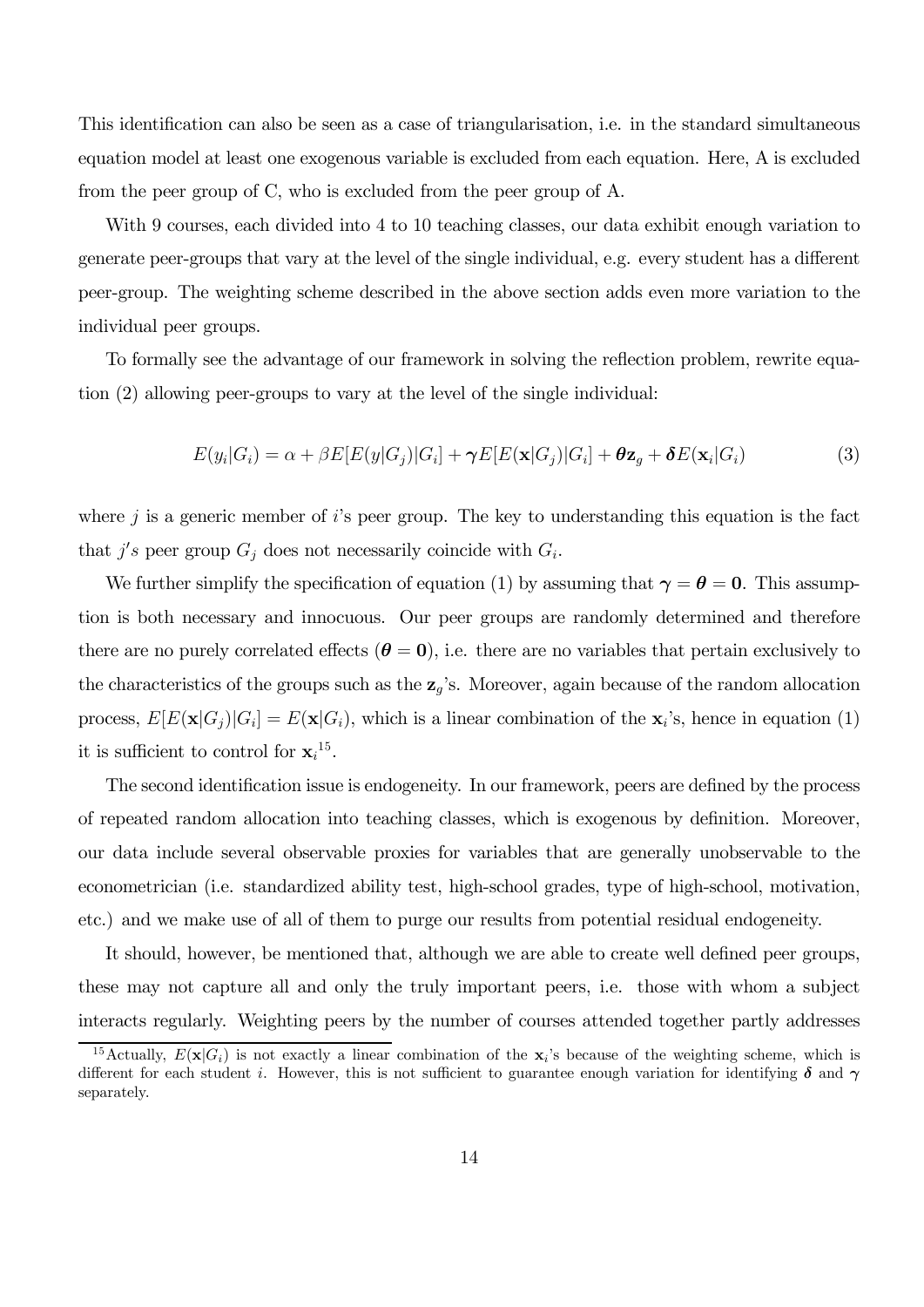this issue, however, it is perhaps safer to interpret our results as lower bounds of the true peer-effects.

#### [TABLE 7]

To document the absence of self-selection into peer-groups in our setup, Table 7 reports the correlation coefficients between individual and group averages of some selected measures of ability for various definitions of peers. In column [1] peer groups are constructed considering all 9 common exams equally, i.e. without weighting courses by their level of congestion. In column [2], peers are weighted not only by the number of courses taken together but also by the congestion level of each course, as described in section (3). In column [3] we exclude from the construction of the peer groups the three most congestioned courses according to the course weights reported in Table 5, i.e. economics II, mathematics and statistics. Finally, in column [4] we also exclude the fourth most congestioned course, i.e. management II.

The numbers in Table 7 show that peers are not clustered by most of the ability measures considered. A small and mildly significant correlation exists for the average grade in the common business courses (which is, however, negative) and for the number of exams taken on the first available session. As discussed by Altonji et al. (2005), if selection on observables and unobservables follow the same pattern, these results indicate that peers are selected randomly along both dimensions. This result is obviously not very surprising given that our peer-groups are based on randomly assigned teaching classes.

### 4.1 Results

As already mentioned Bocconi University is a highly specialized institution offering only degrees in economics, management and, only in very recent years, law. In particular, the CLEA/CLEP program offered only two majors: economics and business. While the first three semesters were common to all the students, the remaining five were clearly differentiated between the two majors<sup>16</sup>.

The choice of college major is one of the most important decisions undergraduates make and it clearly affects their future careers and earnings. Sacerdote (2001) did not find significant influence

 $16$ Although some elective courses could be picked from any of the two majors, nevertheless such practice was quite uncommon and the number of such options very limited.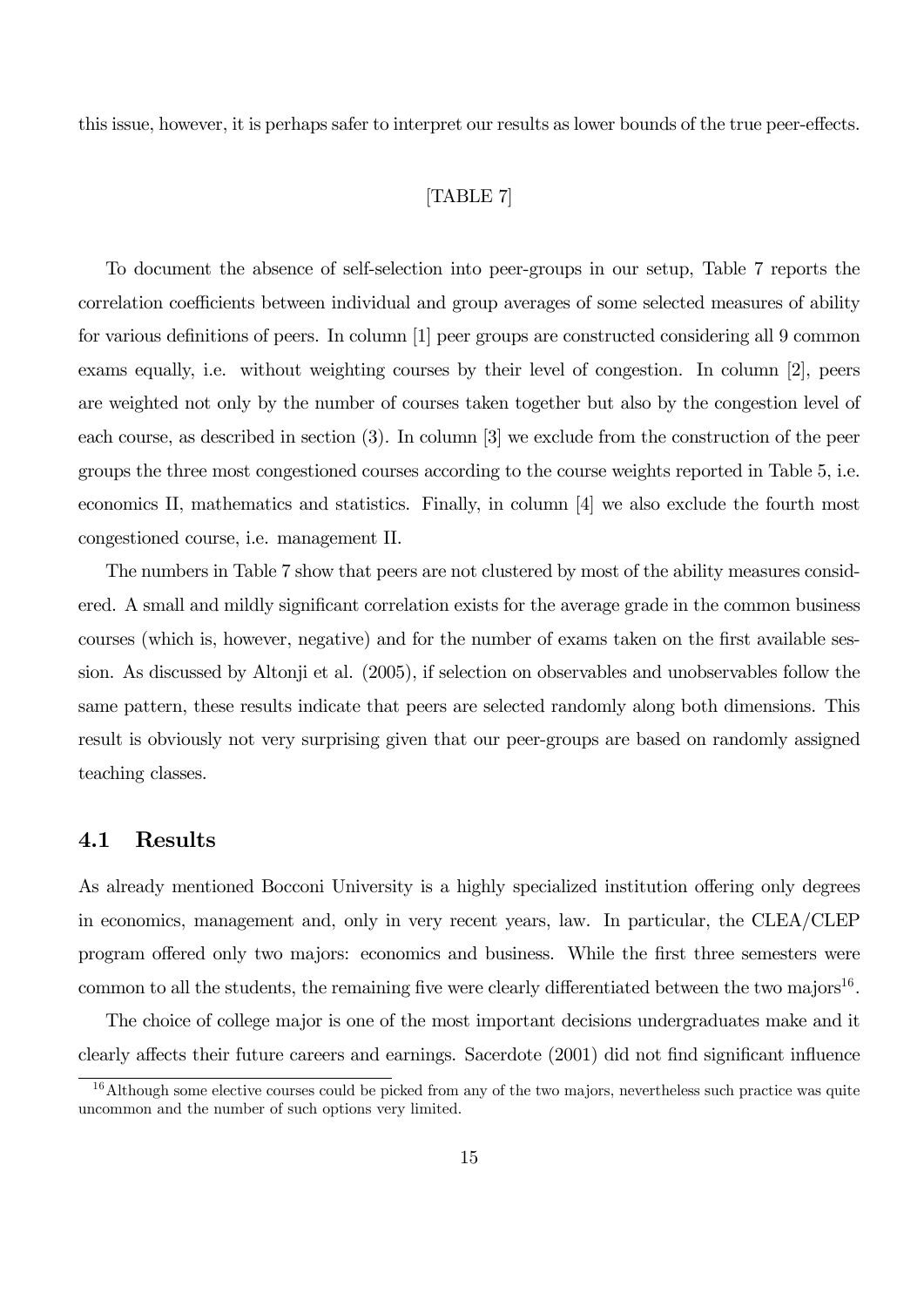of peers in such a decision while a significant effect was there found for GPA and the decision to join a fraternity. However, in his framework peer groups were defined on the basis of random assignment to rooms in campus dorms. While this method has the clear advantage of potentially eliminating the bias from endogenous sorting, it is not obvious that roommates are the right group of peers to look at for our specific problem. In our data, peer groups should include students who attend courses and plausibly prepare exams together.

To estimate the effect of peers on one's decision to specialize in economics versus business, we run a probit regression similar to equation (1) with the exception that we assume  $\gamma = \theta = 0$ :

$$
y_i = \alpha + \beta E(y|G_i) + \delta \mathbf{x}_i + u_i \tag{4}
$$

where  $y_i = 1$  if a student chooses economics and 0 otherwise.  $E(y|G_i)$  is the % of peers choosing economics (weighted by the number of exams taken together and normalized to sum to 1) and  $x_i$  is a set of controls for individual characteristics that includes a gender dummy, household income (as recorded at the first registration), a dummy for students who reside outside the city of Milan (the site of Bocconi), a set of dummies for the region of origin, a series of controls for academic performance and ability (high-school grades and type, average grades in the common exams average grade in the quantitative common exams, the ratio between the average grade in the common economics and business exams and the number of common exams taken on the first available session).

#### [TABLE 8]

Table 8 reports the results of the estimation of equation (4) in the form of marginal effects for the average student in the sample for various definitions of peer-groups. In the first column, peer groups are constructed considering all 9 common exams equally, i.e. without weighting courses by their level of congestion. These estimates indicate the presence of peer effects in major choice. In particular, a one percentage point increase in the (weighted) fraction of peers opting for economics raises the probability of making the same choice by over one half of a percentage point (that is 5 percent over the average value).

This result is extremely robust across the other 3 columns of Table 8, that repeat the same estimation using different definitions of the peer groups. In column two, peers are weighted not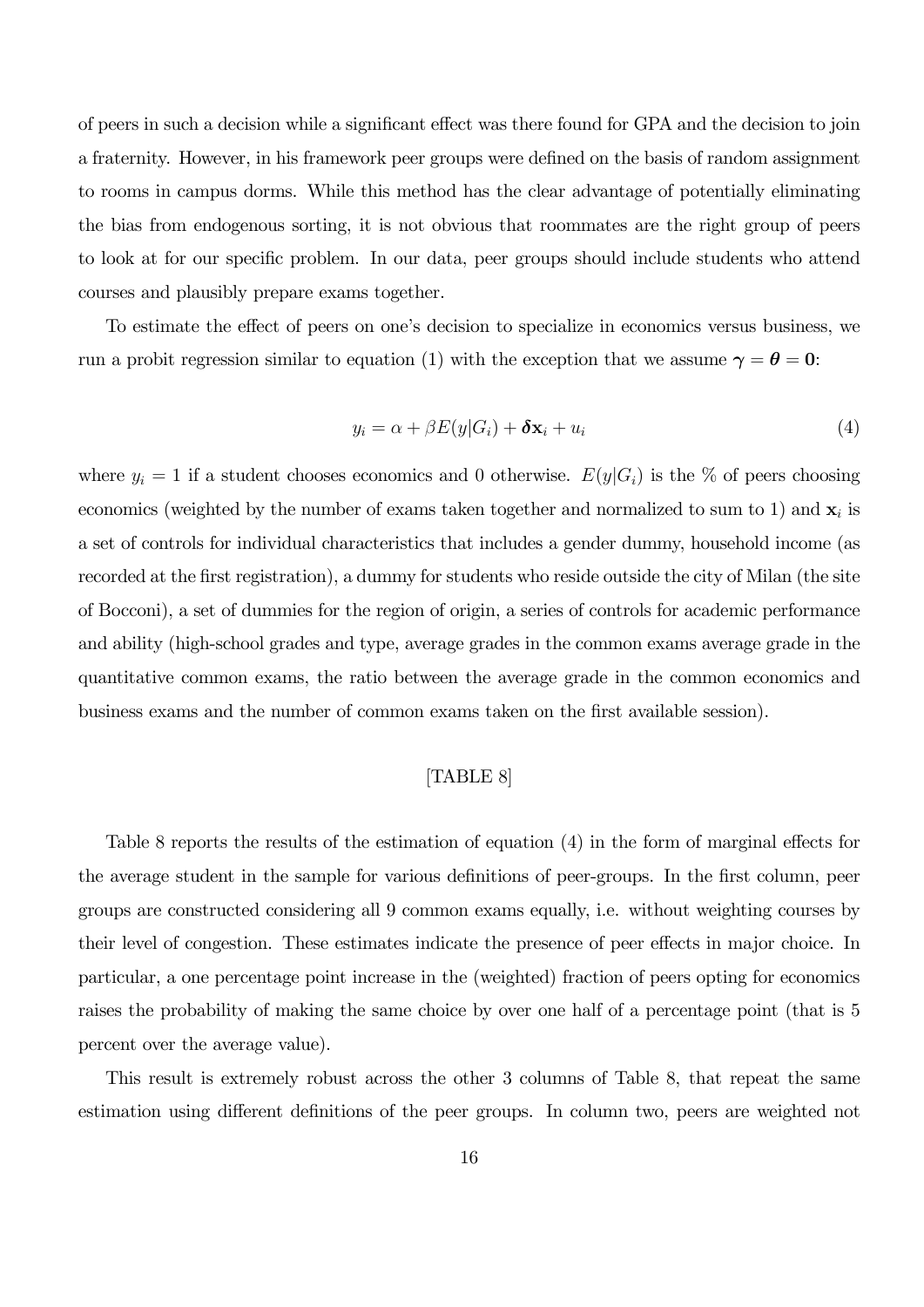only by the number of courses taken together but also by the congestion level of each course, as described in section (3). In column three we exclude from the construction of the peer groups the three most congestioned courses according to the course weights reported in Table 5, i.e. economics II, mathematics and statistics. Finally, in column four we also exclude the fourth most congestioned course, i.e. management II.

A few other results from Table 8 are worth mentioning. Revealed ability heavily influences the choice of major: in fact, students tend to specialize in the subject in which they have performed better during the initial common semesters. This is shown by the positive coefficient estimated on the ratio between the average grade obtained in the common courses of the economics (economics I and II) and the business (management I and II and accounting) area. Also, the positive and significant coefficient estimated on the average grade in all the 9 common courses indicates that the best students typically choose economics.

Finally, it is probably worth noticing that these results are obtained conditioning on a number of controls rarely available to the econometricians, such as entry tests, high school grades, number of exams taken on first available sessions, etc.

# 5 Are books better than company?

In this section we analyze the relationship between students' academic performance in the second half of their degree (i.e. the non-common semesters) and how they chose their major, i.e. based more on their own revealed ability or on their peers' behavior.

To this purpose, we construct two indicators. The first one,  $f_i$ , measures the relative fraction of peers who made one's same choice of major. Suppose individual i chose to specialize in economics, then  $f_i$  is computed as the ratio between the (weighted) fraction of i's peers who also chose economics and the fraction of all students in the sample who chose economics. If  $f_i > 1$  it means that in i's peer group there is a higher than average incidence of students in economics. Similarly for students who chose business. More formally,  $f_i$  is defined as follows:

$$
f_i = \begin{cases} \frac{\sum_{j \in G_i} \omega_j ECON_j}{N^{-1} \sum ECON_j} & \text{if } ECON_i = 1\\ \frac{\sum_{j \in G_i} \omega_j BUSINES_j}{N^{-1} \sum BUSINES_j} & \text{if } BUSINES_i = 1 \end{cases}
$$
(5)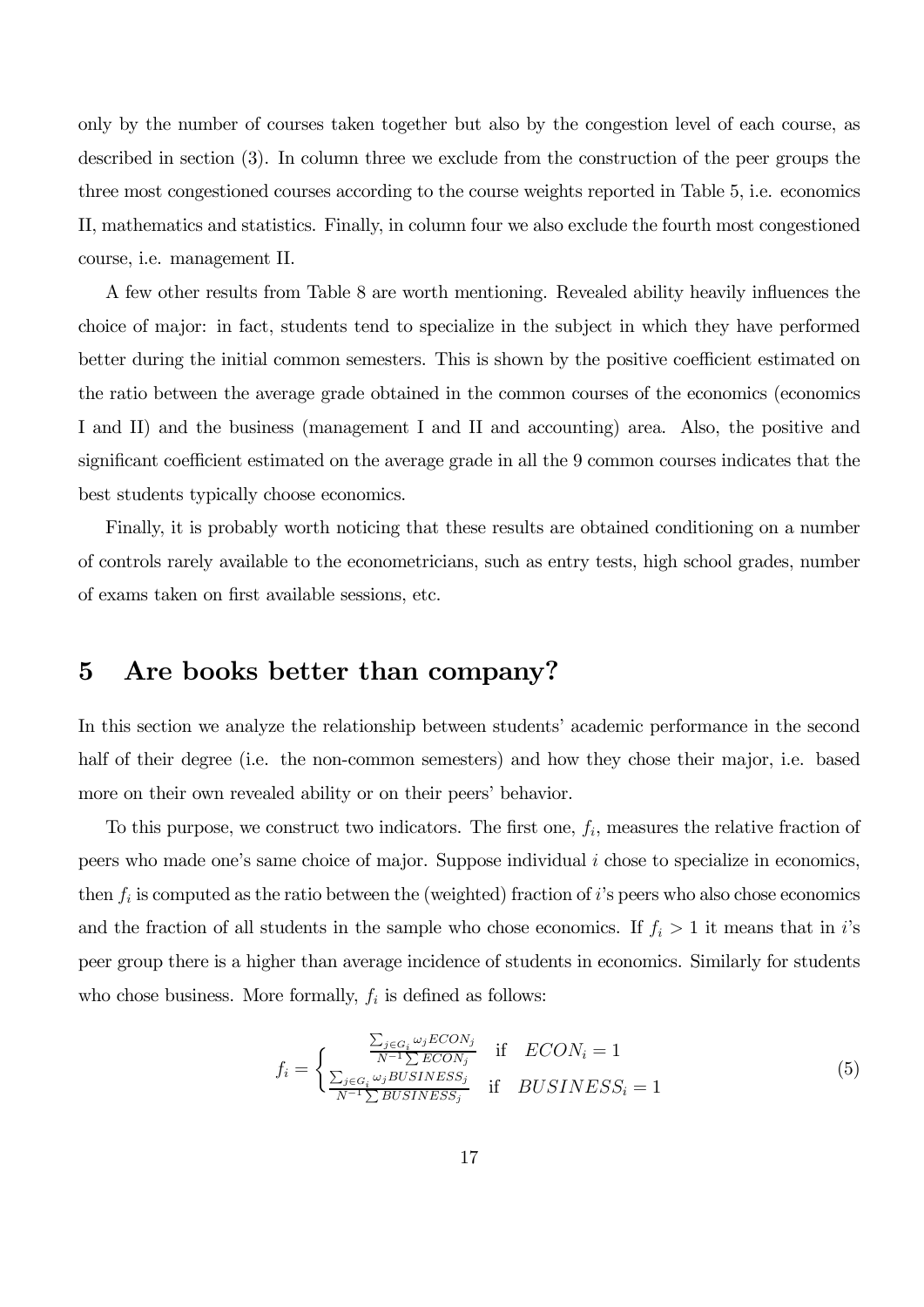where  $ECON_i$  is a dummy variable equal to 1 if student i chooses economics and zero otherwise (similarly for  $BUSINESS_i$ ).

The second indicator,  $g_i$ , is a measure of relative ability. Our data include very detailed information on each exam, including the grade. We consider the nine common exams taken during the first three semesters and group them into areas - economics, business, quantitative and other - as described in Section 2. Suppose individual i chooses to specialize in economics, then  $g_i$  is computed as the ratio between  $i$ 's average grade in the exams of the economics area over  $i$ 's average grade in the exams of the business area. Similarly for students who chose business. Formally,  $g_i$  is defined as follows:

$$
g_i = \begin{cases} \frac{GPA_i^{BCON}}{GPA_i^{BUSINES}} & \text{if } ECON_i = 1\\ \frac{GPA_i^{BUSINES}}{GPA_i^{ECON}} & \text{if } BUSINES = 1 \end{cases}
$$
 (6)

where  $GPA_i^{ECON}$  is *i*'s average grade in economics' exams and  $GPA_i^{BUSINESS}$  is *i*'s average grade in business' exams. If  $g_i > 1$  it means that during the first three semesters student i has performed better in the exams of the major she eventually chose as a specialization. Note that in constructing this indicator we only consider the common exams of the first three semesters, namely economics I and II for economics and management I and II and accounting for business.

We, then, use these indicators to define four groups of students. The first group, which we label ability driven, includes those students who chose the major subject in which they performed better during the first three semesters against the (relative) majority of their peers, i.e.  $f_i < 1$  and  $g_i > 1$ . The second group - the *peer driven* - are students who chose as the (relative) majority of their peers and against their revealed ability, i.e.  $f_i > 1$  and  $g_i < 1$ . The third group - the *coherent* includes those students who made a choice of major that is coherent with their performance as well as with their peers' behavior, i.e.  $f_i > 1$  and  $g_i > 1$ . Finally, some students - the *incoherent* - chose against both their academic record and their peers, i.e.  $f_i < 1$  and  $g_i < 1$ . Table 9 summarizes these definitions.

#### [TABLE 9]

As the table shows, students are rather evenly spread across the four groups. The largest group is the *coherent*, i.e. students who choose both according to their ability and their peers. Slightly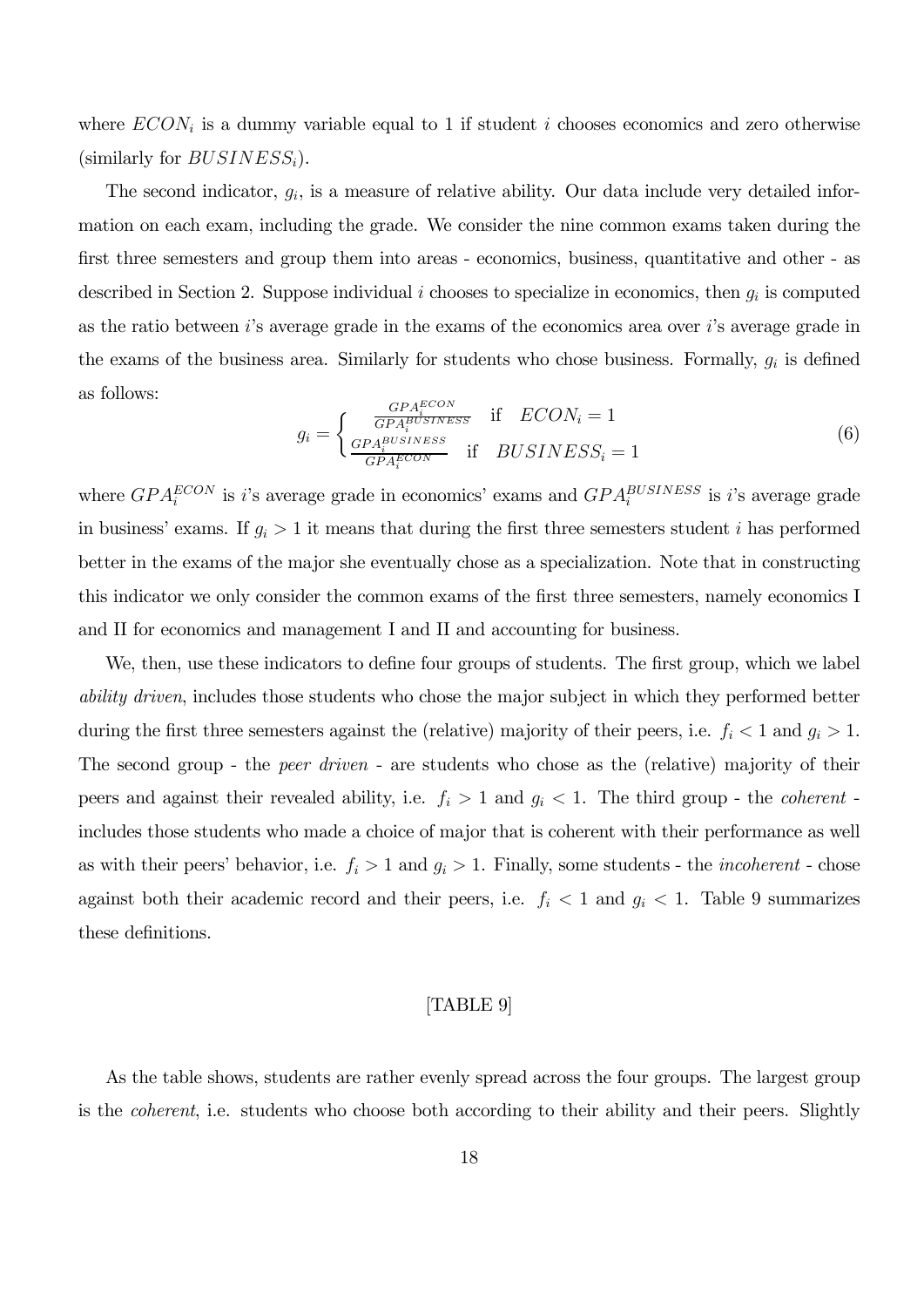less (about 30%) choose against the relative majority of their peers and following the signal of their revealed performance. A smaller, but yet sizeable, number of students (about 18%) follow their peers in contrast with the indication of their academic performance. Finally and perhaps surprisingly, there still is a large residual category of students (about 18%) who seem to make a decision against both peers and revealed ability.

We use these groups to estimate the effect of these four decision modes on three academic outcomes: average grade in the last two and a half years of the degree (i.e. after the major choice is made), graduation mark and time to graduation. A general specification of the equations that we estimate in this section is the following:

$$
y_i = c + \pi_1[\text{peer driven}]_i + \pi_2[\text{coherent}]_i + \pi_3[\text{incoherent}]_i + \mathbf{\vartheta} \mathbf{x}_i + u_i.
$$
 (7)

where  $y$  is the outcome considered and the other variables are dummies that identify the groups (with the *ability driven* kept as a reference group). The set of controls -  $x_i$  - includes a gender dummy, household income (as recorded at first enrolment), a dummy for students who reside outside the city of Milan, a set of dummies for the region of origin, a series of controls for academic performance and ability (high-school grades and type, average grades in the common exams, a dummy for the specialization and the number of common exams taken on the first available session).

#### [TABLE 10]

The results of this exercise are presented in Table 10. Column two and four extend the specification for average grades in the non-common courses and graduation mark with time to graduation. In column five, when we look at time to graduation, we replace the average grade in the common courses with the average grade in all courses. Notice that the maintained assumption is that, conditional on the observables, the four categories are independent from the outcome variable<sup>17</sup>.

Although the effect is small in magnitude, there is clear evidence that peer driven students on average perform worse than the *ability driven* in terms of average grades and final grade, while there seems to be no detectable difference in time to graduation. We estimate a significant negative

 $17A$  basic version of a Conditional Independence Assumption (CIA), where selection is on observables and we can control for all those variables affecting both the decision mode and the outcomes considered.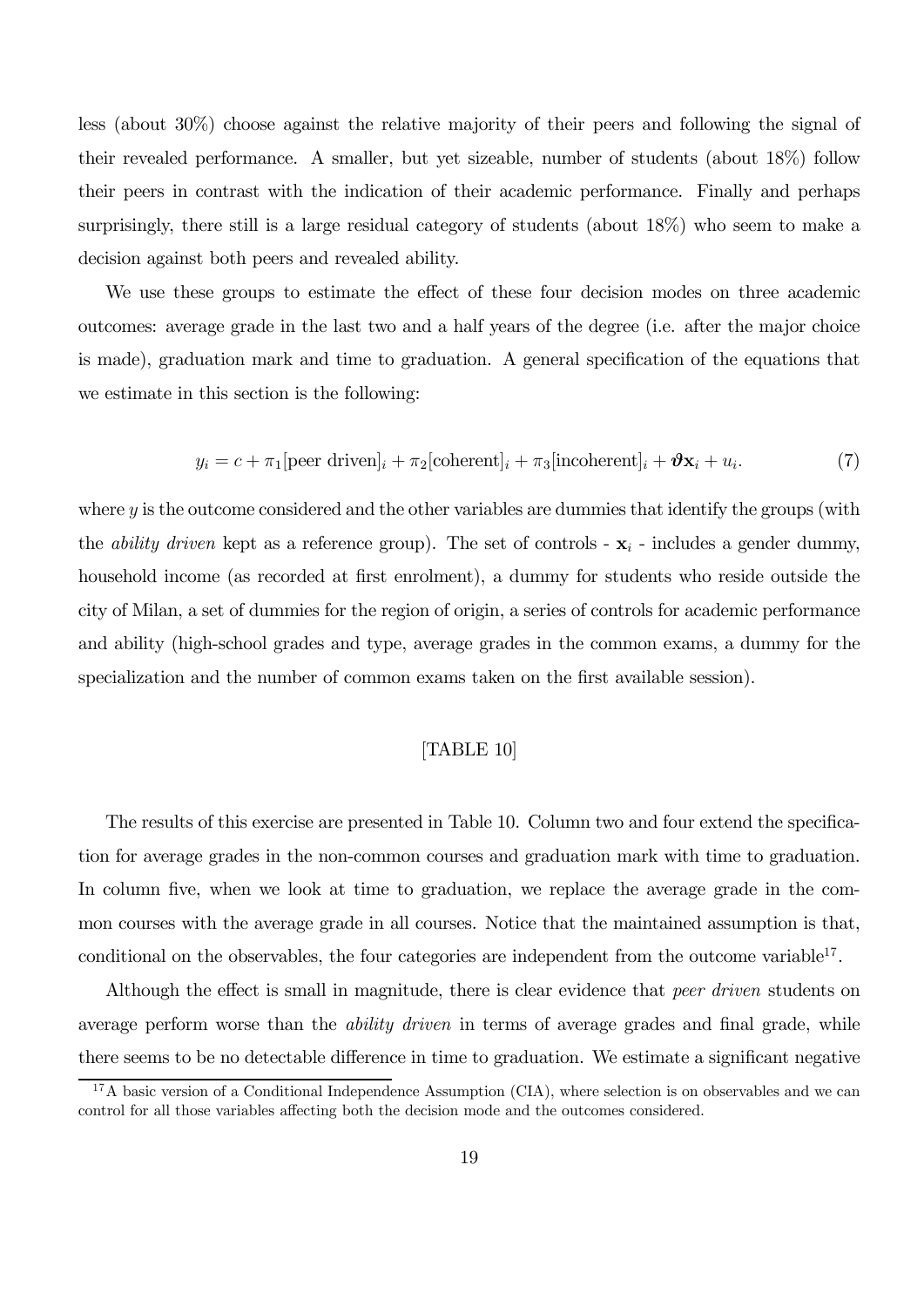effect of -0.16 to -0.2 of a grade point on the average grade in non-common exams (exam grades are given on a scale from 0 to 30 with pass equal to 18) and of -0.6 to -0.7 on the final grade (given on a scale 0 to 110 with pass equal to 66). These results are robust to a series of robustness checks.

#### 5.1 Labor market effects

In this section we try and assign a 'price' to the decision of following one's peers in contrast with one's revealed ability (i.e. being a *peer driven* student as opposed to an *ability driven*) in terms of entry wages. The ideal strategy to do this would be one in which entry wages for the same students used for the estimation of equation (7) are regressed on the dummies for the decision modes, controlling for a set of individual characteristics. Unfortunately, information on wages is only available in a dataset constructed by Bocconi university by interviewing almost all its graduates<sup>18</sup> one and a half years after leaving university and these surveys currently cover only graduates between 2000 and 2003. Only for about 1/3 of the observations used in the previous sections of this paper it is possible to recover information on labour market outcomes from these surveys and this is obviously a very selected group of early graduates.

For these reasons, we take a different approach and merge academic records with all available surveys of graduates to compute the penalty associated with a lower graduation mark for the whole sample of Bocconi students who graduated between 2000 and 2003. The data on labour market outcomes include information on wages in the first job, the type of occupation and contract and a number of questions on satisfaction with the university.

In Table 11 we report the results of these estimates. In these regressions we are mostly interested in the coefficients on graduation mark but we also control for time to graduation and the entire set of ability measures and individual traits that have been used throughout the paper. Moreover, since wages are recorded in intervals the results in Table 11 are produced with interval regressions<sup>19</sup>.

Results show a sharp discontinuity at the top of the distribution of graduation marks. In fact, when this variable in introduced linearly (column [1]) the estimated effect is relatively small: a one

<sup>18</sup>Several male students were on compulsory military service and others (both male and female) could not be reached.

<sup>&</sup>lt;sup>19</sup>The same results have been produced with alternative econometric specifications (i.e. linear OLS on the midpoints of the intervals, quantile regression, ordered probit) and the magnitude and significance of the estimated effects are extremely robust.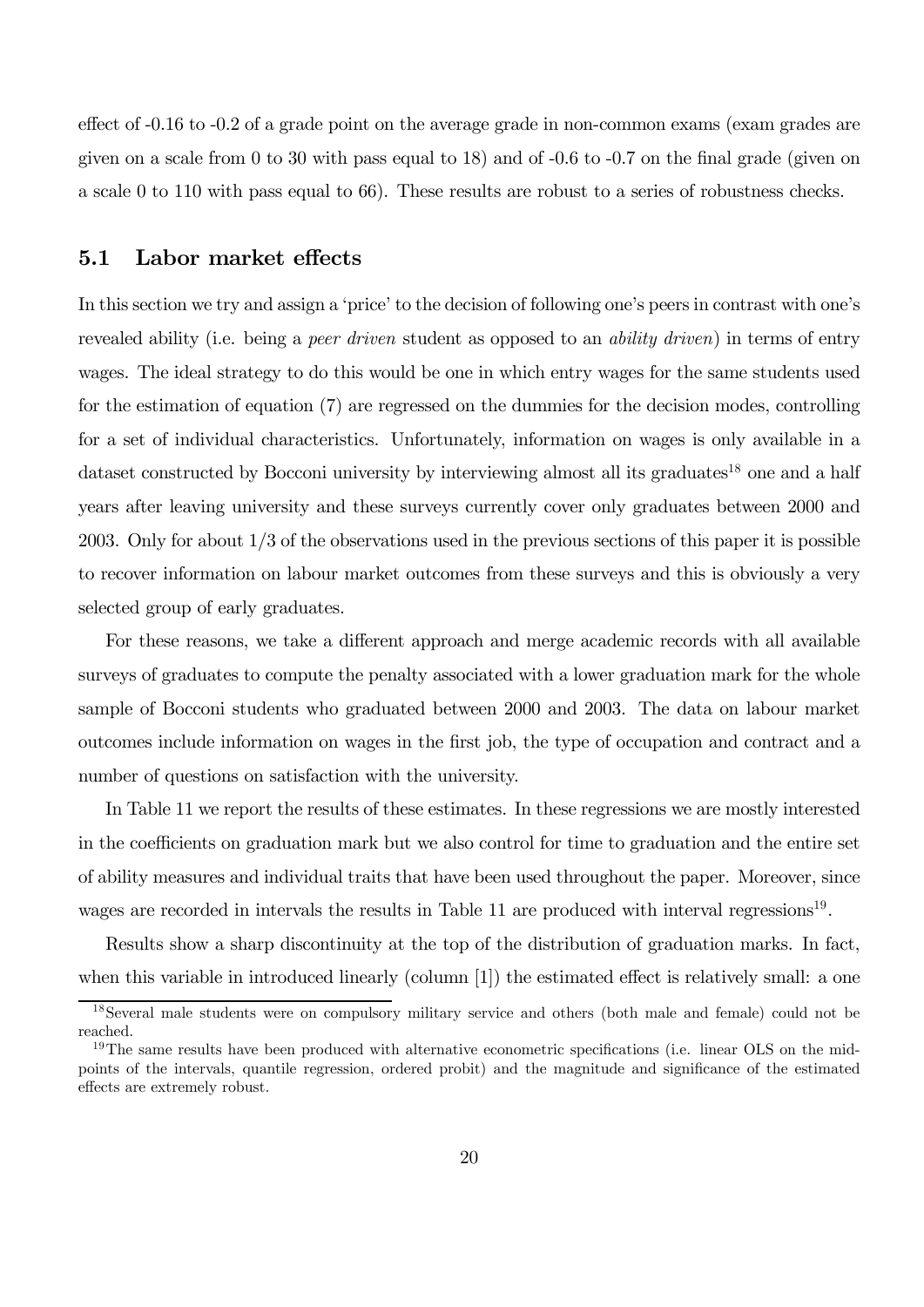point increase in the final grade raises monthly wages by a mere 6 euros (8 USD) per month - i.e. about 78 euros (100 USD) per year. However, this effect is much bigger for students obtaining full marks (i.e. 110 with or without honours), who earn almost 67 euros (86 USD) per month (871 euros-1,117 USD- per year) more than students who just fail to get full marks<sup>20</sup>.

According to the results of Table 10, peer driven students obtain their degrees with approximately 2/3 of a graduation mark less than the ability driven. This means that choosing a major following one's peers and in contrast with one's revealed ability could lead to lower annual wages by about 52 euros (67 USD). This is admittedly a small number that could, however, go up to a sizeable 580 euros (744 USD) per year in case the student just fails to obtain full marks. Furthermore, if we were to consider a constant life-time loss of those amounts we would get on average a net present value loss of  $1,092$  euros  $(1,400 \text{ USD})^{21}$ , unfortunately we cannot test whether the penalty of a peer driven decision is constant over time since at the time of writing no other information on later wages is available.

# 6 Conclusions

In this paper we investigate whether peers' behavior has an important and significant effect on the choice of college major using a unique dataset from a highly selective Italian university. The available data and the peculiar structure of the degree allow us to identify the endogenous effect of peers on this decision, circumventing the two crucial identification problems of studies of social interactions: endogeneity and reflection.

As described in Section 2, students at Bocconi university initially enroll in a common program and decide whether they want to specialize in economics or business by the start of the fourth semester. In the initial three semesters they take nine common exams that are compulsory. During this initial period, students form ties and connections with their peers during lectures, classes and while preparing for the same exams. It is obviously not uncommon to get together for studying and revising a subject with a classmate, or discussing course material, possible choice of major and so

 $^{20}$ These results are broadly consistent with similar estimates produced on a different data source, i.e. the Bank of Italy Survey of Household Incomes and Wealth.

 $^{21}$ The net present value (NPV) has been computed by assuming a constant interest rate of 5 percent and a life-time of 40 years. For those students at the margin of getting full marks the NPV loss would be a quite large 12,180 euros (15,620 USD).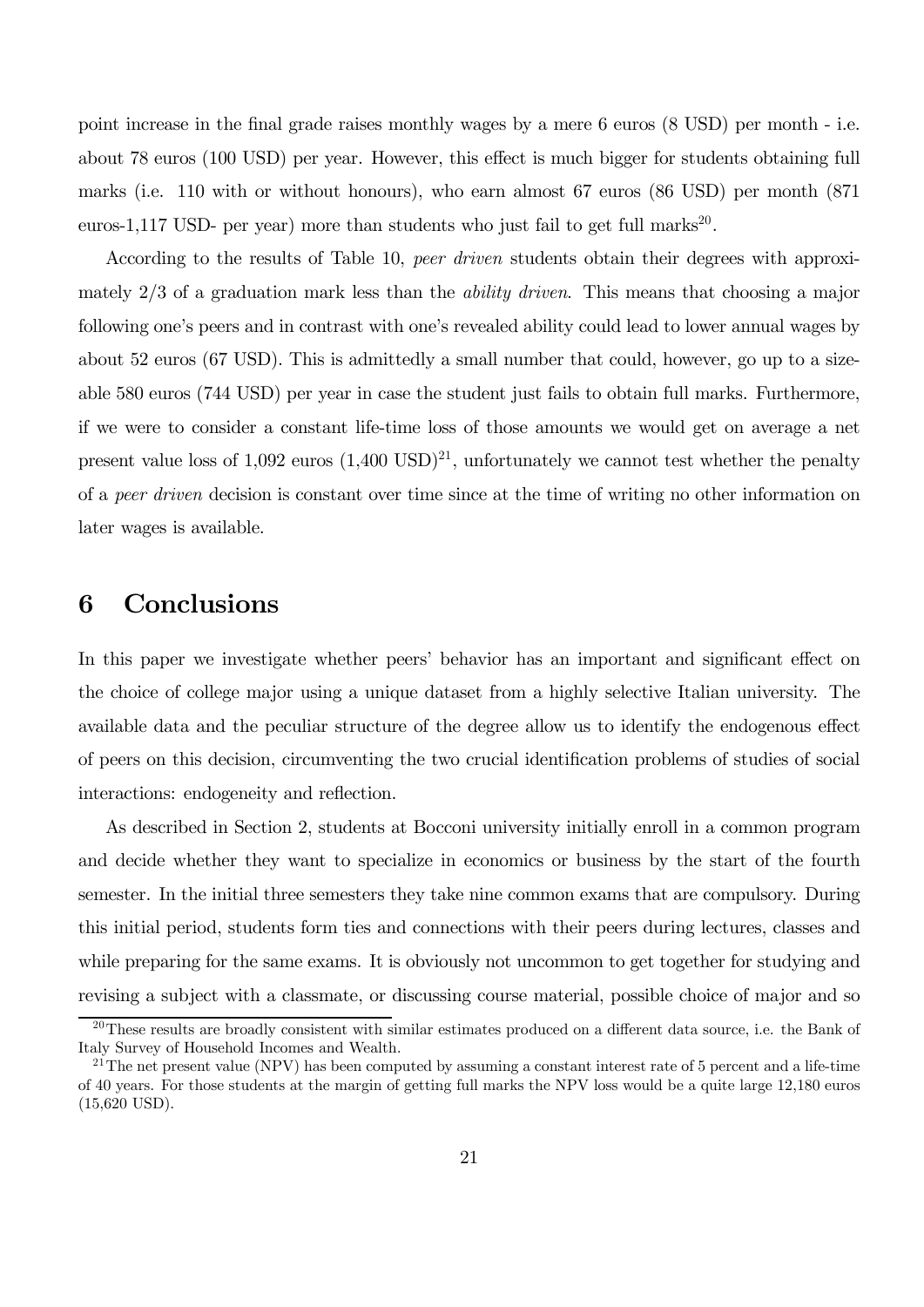on.

Our definition of peers is based on randomly assigned teaching classes to which students were assigned for the common courses of the first three semesters. The allocation of students into teaching groups was designed to facilitate lecturing by having classes of relatively small size. Moreover, this allocation was purely random given that (1) the number of available teachers for each course varied considerably and (2) venues capacity was not homogeneous across classrooms. Therefore, students were repeatedly reassigned to potentially different classmates for each of the nine common courses and this repeated random assignment generates peer groups that vary at the level of the single individual. Furthermore, from our data it is possible to know how many times two students were assigned to the same class and we can, then, weight peers accordingly, with the presumption that social interactions are stronger if repeated over time. We, thus, obtain peer groups where not every peer of individual A is in the peer group of B even if A and B are in the same group. Such a peculiar structure resolves reflection, while the mere random nature of class assignment eliminates any endogenous selection into peer groups.

There are, then, a whole class of social interactions that can arise in such a context: (1) peer pressure, being it imitation or monitoring; (2) utility from attending classes with the same group of mates; (3) peers providing a reference point both in terms of information or to form expectations for future outcomes. Unfortunately, we are not able to distinguish among these three types of social interactions, however, given the results in the last part of our analysis (Section 5.1), it seems reasonable to rule out the possibility that peers provide a good source of information on future career prospects.

In the first part of the analysis (Section 4) we focus on the identification of a clean endogenous effect. Results indicate the presence of a positive and significant effect of peers' choice of major on the probability of choosing that particular major, namely a one percentage point increase in the (weighted) fraction of peers choosing economics raises the likelihood of a student to choose economics by over one half of a percentage point (that is 5 percent over the average value). It is also interesting to notice that if we were to define peer groups on the basis of exams sat together (thus inducing endogenous sorting) we would estimate a stronger effect, which, however, cancels out once we control for our ability measures $^{22}$ .

 $^{22}$ As explained earlier on, in each academic year there are up to 7 exam sessions for each course and students can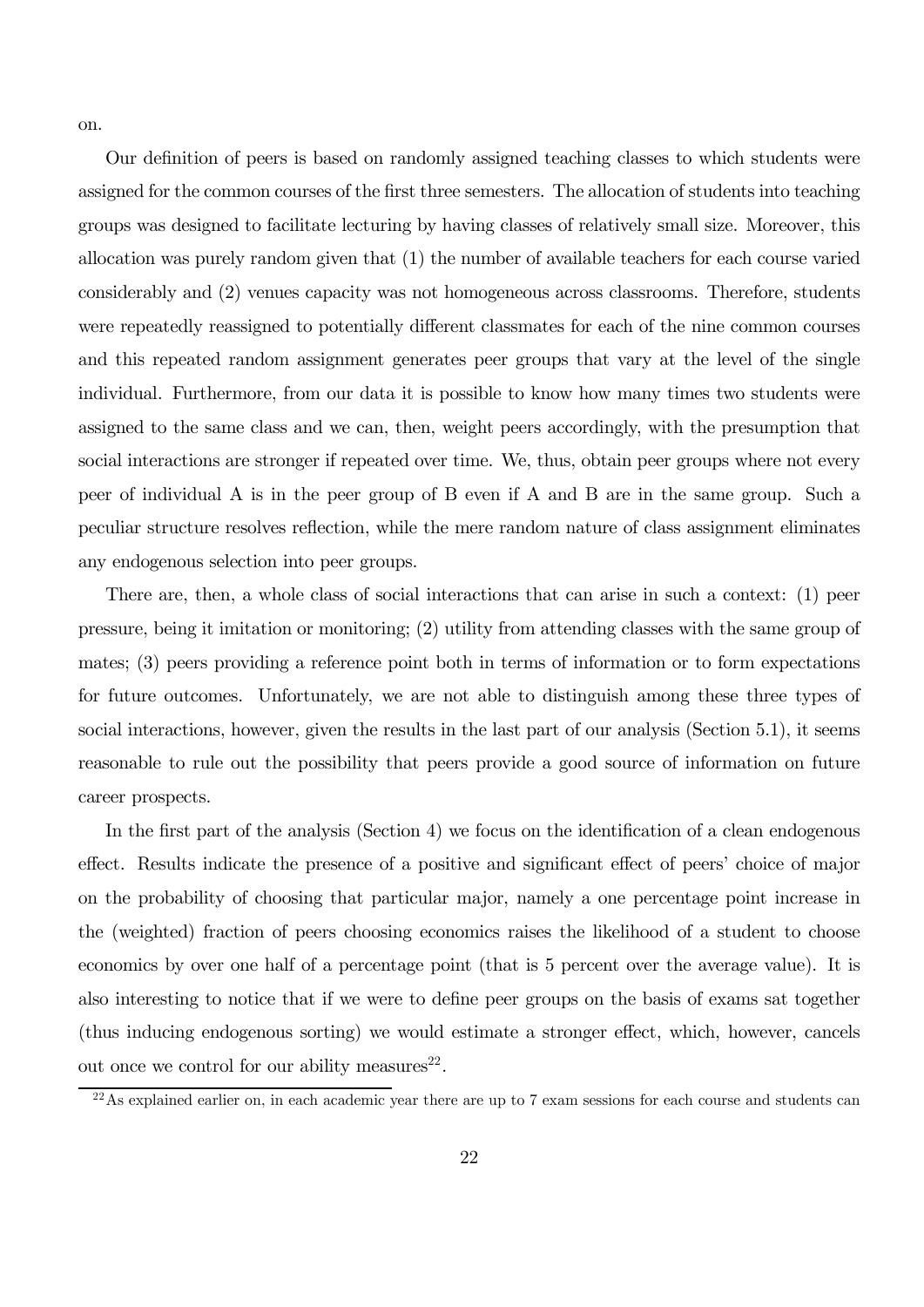In the second part (Section 5) of the paper we try to 'price' the effect of making a choice based more on peers' behavior than on one's revealed ability. Our results show that students who choose the same major as the relative majority of their peers and against their revealed ability (measured as relative performance in the courses of the economics and business areas during the initial three semesters) obtain significantly lower grades in subsequent exams and graduate with a slightly lower final mark.

Finally, we try to assign a wage value to the different decision modes that lead students to specialize in economics or business. As explained in Section 5.1, given the limitations of the available data, for this analysis we employ three cohorts of Bocconi graduates, between the years 2000 and 2003. We find that choosing a major following one's peers and in contrast with one's revealed ability could lead to lower annual wages by about 52 euros (67 USD). This is could be considered a small amount, however, it could go up to a sizeable 580 euros (744 USD) per year in case the student just fails to obtain full marks. Furthermore, assuming this loss is constant over time, the net present value of this amount could be as high as 1,092 euros (1,400 USD), unfortunately we cannot test whether the penalty of a *peer driven* decision is constant over time since at the time of writing no other information on later wages is available.

# References

- [1] Altonji, J.G., Elder, T.E., Taber, C.R., (2005), "Selection on Observed and Unobserved Variables: Assessing the Effectiveness of Catholic Schools", Journal of Political Economy, 113 (1): 151-183.
- [2] Case, A. and Katz, L., (1991), "The Company You Keep: The Effects of Family and Neighborhood on Disadvantaged Youths", NBER Working Paper: 3705.
- [3] Duflo, E. and Saez, E. (2002), "The Role of Information and Social Interactions in Retirement Plan Decisions: Evidence from a Randomized Experiment," unpublished working paper, MIT and University of California, Berkeley.

freely choose when to sit an exam. Plausibly, the best students tend to sit their exams at the first available date.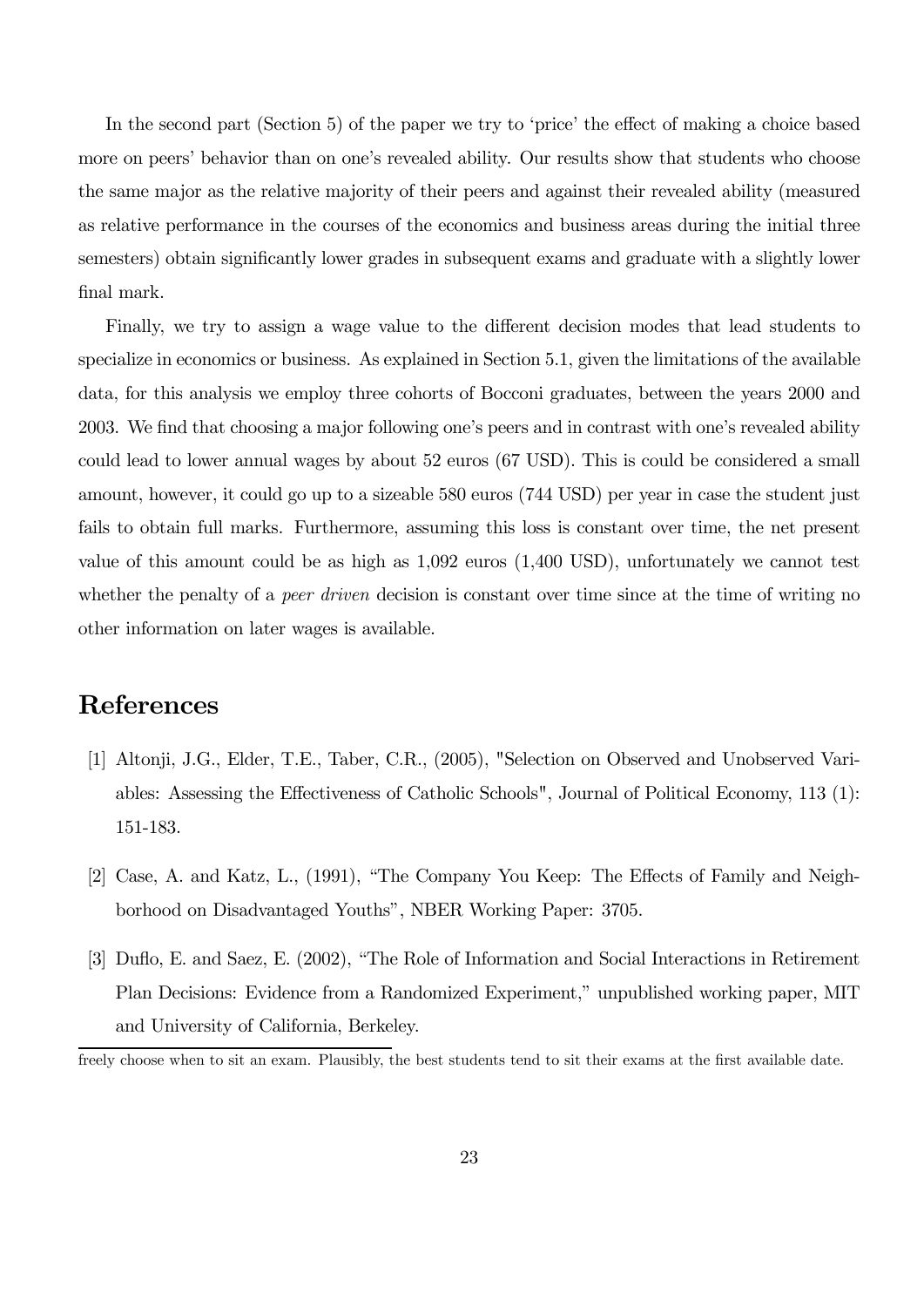- [4] Hanushek, E., Kain, J., Markman, J. and Rivkin, S., (2003), "Does Peer Ability Affect Student Achievement?", Journal of Applied Econometrics 18(5): 527-544.
- [5] Hoxby, C., (2000), "Peer Effects in the Classroom: Learning from Gender and Race Variation", NBER Working Paper: 7867.
- [6] Katz, F. L. and K. M. Murphy (1992). "Changes in Relative Wages, 1963-1987: Supply and Demand Factors". The Quarterly Journal of Economics 107(1): 35-78.
- [7] Manski, C., (1993), "Identification of Endogenous Social Effects: The Reflection Problem", Review of Economic Studies, 60: 531-542.
- [8] Mas, A. and Moretti, E., (2006), "Peers at Work", mimeo, UC Berkeley.
- [9] Moffitt, R., (2001), "Policy Interventions, Low-Level Equilibria, and Social Interactions", in Social Dynamics, S. Durlauf and H. P. Young eds., Cambridge: MIT Press.
- [10] Sacerdote, B. (2001), "Peer Effects with Random Assignment: Results for Dartmouth Roommates," Quarterly Journal of Economics, 116: 681-704.
- [11] Zimmerman, D., (2003), "Peer Effects in Higher Education: Evidence from a Natural Experiment, Williams Project on the Economics of Higher Education", Review of Economics and Statistics, 85(1): 9-23.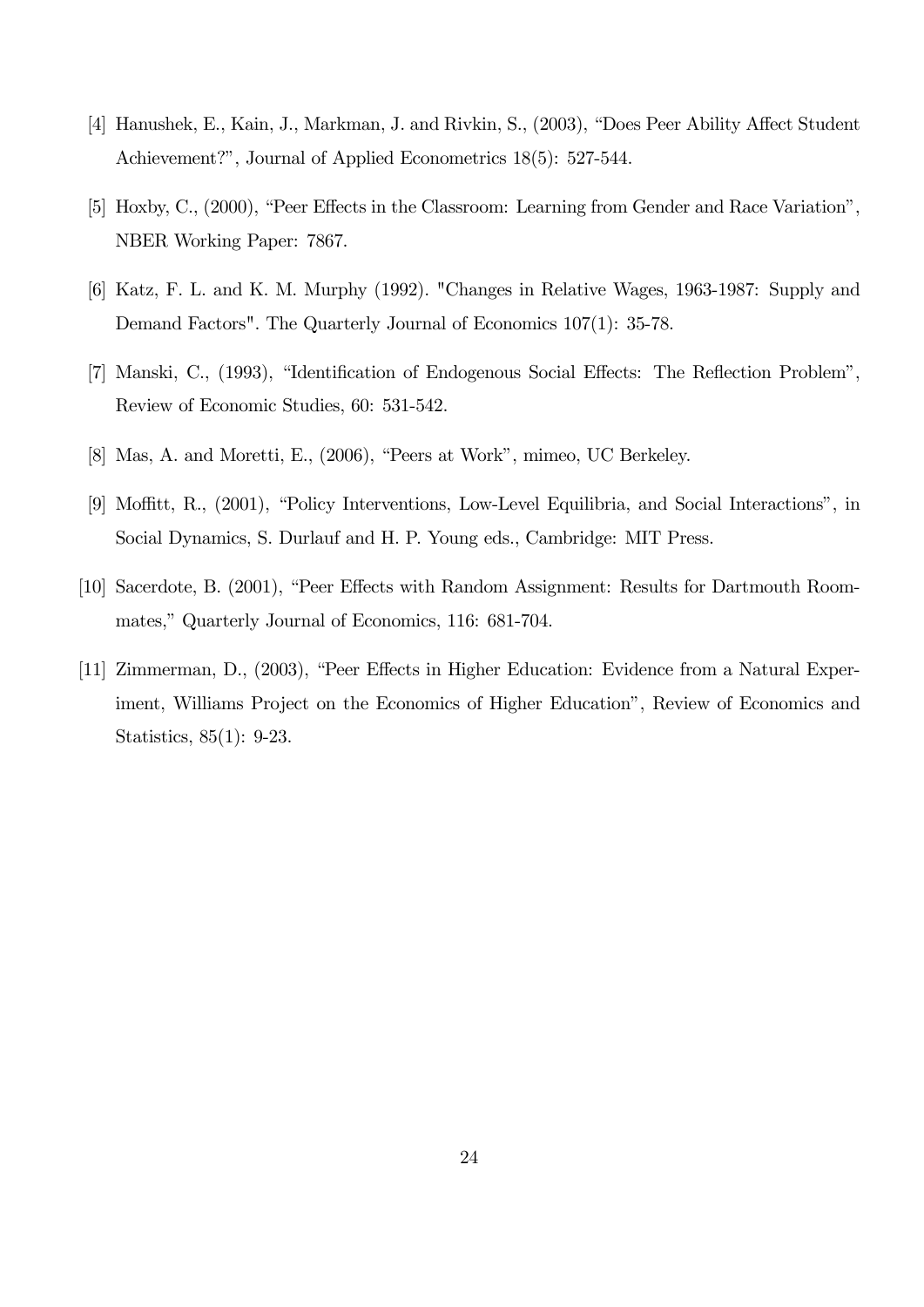

FIGURE 1: Degree structure (academic years 1989-1990 to 1991-1992)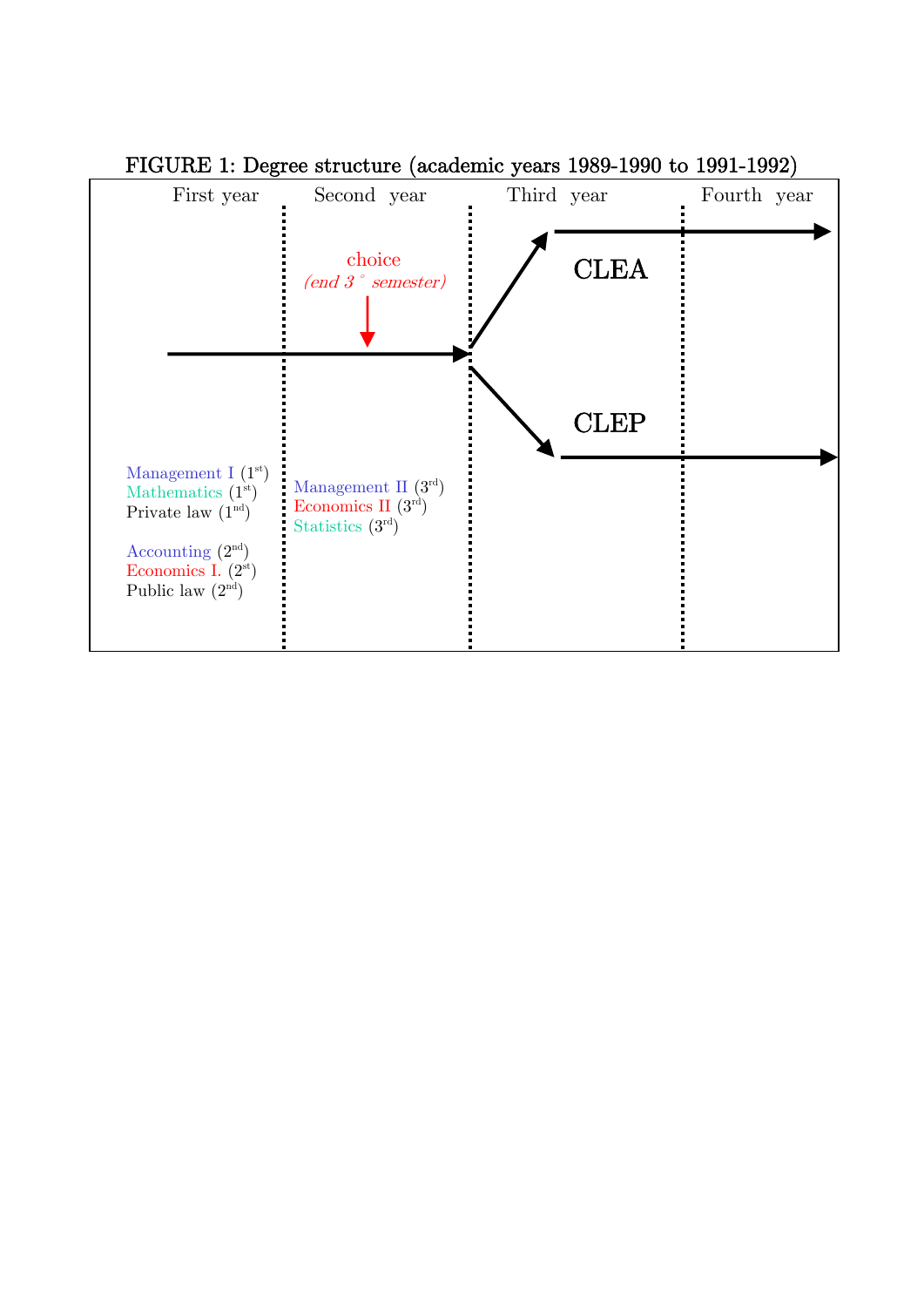|                                                                  | Semester        | Area            |
|------------------------------------------------------------------|-----------------|-----------------|
| Management I (Economia Aziendale)                                | $1^{\rm st}$    | <b>Business</b> |
| Mathematics (Matematica)                                         | 1 <sup>st</sup> | Quantitative    |
| Private Law (Istituzioni di diritto privato)                     | $1^{\rm st}$    | Law             |
| Accounting (Metodologie e determinazioni quantitative d'azienda) | 2 <sup>nd</sup> | <b>Business</b> |
| Economics I (Istituzioni di Economia)                            | 2 <sup>nd</sup> | Economics       |
| Public Law (Istituzioni di Diritto Pubblico)                     | $2^{\text{nd}}$ | Law             |
| Economics II (Economia Politica)                                 | $3^{\rm rd}$    | Economics       |
| Management II (Economia e gestione delle imprese)                | $3^{\rm rd}$    | <b>Business</b> |
| Statistics (Statistica)                                          | $3^{\rm rd}$    | Quantitative    |

# TABLE 1: Common exams CLEA/CLEP

TABLE 2: Characteristics of students by degree programme

|               |                                   | ~, --o--- r--o-                         |                                                  |
|---------------|-----------------------------------|-----------------------------------------|--------------------------------------------------|
|               | High School final<br>$grade(0-1)$ | <b>Admission Test</b><br>score $(0-10)$ | <b>Admission Test</b><br>final score $(0-100)^1$ |
| CLEA/CLEP     | 0.86                              | 4.97                                    | 68.91                                            |
| <b>CLELI</b>  | 0.87                              | 4.84                                    | 68.70                                            |
| <b>CLEFIN</b> | 0.89                              | 5.12                                    | 72.56                                            |
| <b>CLAPI</b>  | 0.89                              | 5.39                                    | 71.37                                            |
| <b>DES</b>    | 0.90                              | 5.54                                    | 71.38                                            |
| Total         | 0.87                              | 5.02                                    | 69.52                                            |

#### Note:

1. Weighted average of admission test score, high school final grade and average grades in the last 3 years of high school.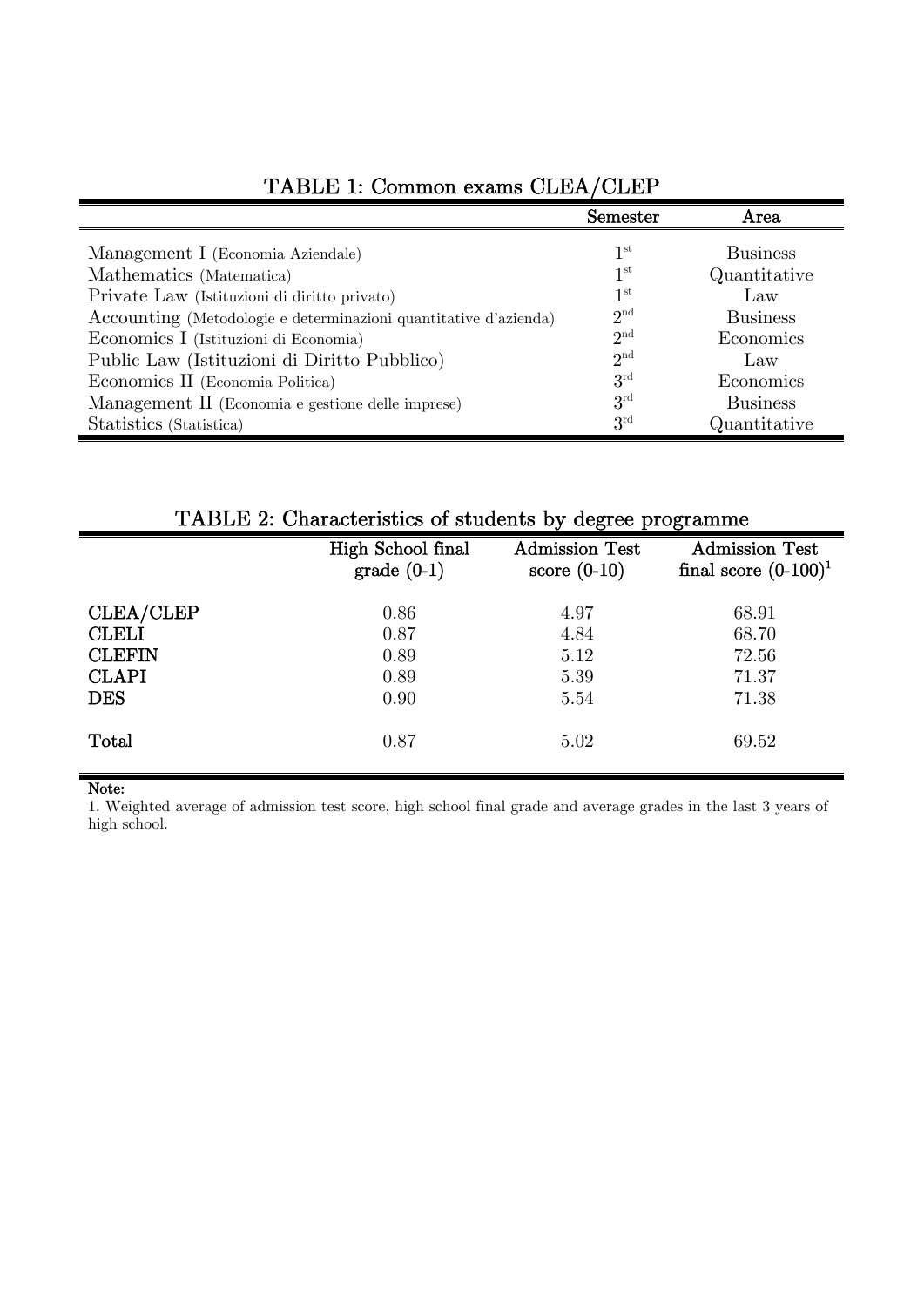|  | Table 3: Descriptive statistics |  |
|--|---------------------------------|--|
|--|---------------------------------|--|

| Variable                                   | Mean    | (s.d.)  | min              | max            | Obs. |
|--------------------------------------------|---------|---------|------------------|----------------|------|
| Individual characteristics                 |         |         |                  |                |      |
| $1 = CLEP$                                 | 0.130   | (0.337) | $\Omega$         | 1              | 1122 |
| $1 =$ female                               | 0.392   | (0.488) | $\boldsymbol{0}$ | $\overline{1}$ | 1122 |
| $(\log)$ household income <sup>1</sup>     | 10.232  | (1.348) | $-0.7$           | 11.7           | 872  |
| highest income braket <sup>1</sup>         | 0.223   | (0.416) | $\overline{0}$   | $\mathbf{1}$   | 1122 |
| $1 = \text{non-resident}^2$                | 0.625   | (0.484) | $\overline{0}$   | $\mathbf{1}$   | 1122 |
| Academic measures                          |         |         |                  |                |      |
| Graduation mark <sup>3</sup>               | 102.106 | (7.705) | 76.0             | 111.0          | 1030 |
| time to graduation (in years) <sup>4</sup> | 5.342   | (0.661) | 4.0              | 7.0            | 1030 |
| av. grade in all exams                     | 26.174  | (2.058) | 20.1             | 30.3           | 1122 |
| av. grade in common exams                  | 24.818  | (2.295) | 18.7             | 30.3           | 1122 |
| av. grade in quatitative common exams      | 23.647  | (3.091) | 18.0             | 30.5           | 1122 |
| av. grade in economics common exams        | 24.687  | (2.939) | 18.0             | 31.0           | 1122 |
| av. grade in business common exams         | 25.631  | (2.506) | 18.0             | 31.0           | 1122 |
| admission test <sup>5</sup>                | 69.079  | (7.417) | 43.0             | 91.3           | 1122 |
| high school final grade <sup>6</sup>       | 0.863   | (0.112) | 0.6              | 1.0            | 1122 |
| Number of exams taken on first available a | 4.632   | (1.992) | 0.0              | 9.0            | 1122 |
| Characteristics of peers <sup>8</sup>      |         |         |                  |                |      |
| fraction of peers choosing CLEP            | 0.129   | (0.026) | 0.1              | 0.7            | 1122 |
| av. grade in common exams                  | 24.838  | (0.125) | 21.8             | 25.0           | 1122 |
| av. grade in quatitative common exams      | 23.671  | (0.149) | 20.8             | 23.9           | 1122 |
| av. grade in economics common exams        | 24.691  | (0.173) | 20.5             | 24.9           | 1122 |
| av. grade in business common exams         | 25.652  | (0.090) | 23.7             | 26.0           | 1122 |
| high school final grade <sup>6</sup>       | 0.864   | (0.004) | 0.8              | 0.9            | 1122 |

1. If a student declares that household income falls in the highest income bracket no further

information is collected therefore household income is coded to -1 for households in the last bracket and an ad-hoc dummy controls for this group.

2. Resident outside the province of Milan.

3. Range  $0-111$  (pass = 60).

- 4. Official duration is 4 years.
- 5. Normalised between 0 and 100.
- 6. Normalised between 0 and 1 (pass  $= 0.6$ ).
- 7. There are up to 7 available dates in each academic year to sit an exam.
- 8. Peer groups defined using all 9 common exams.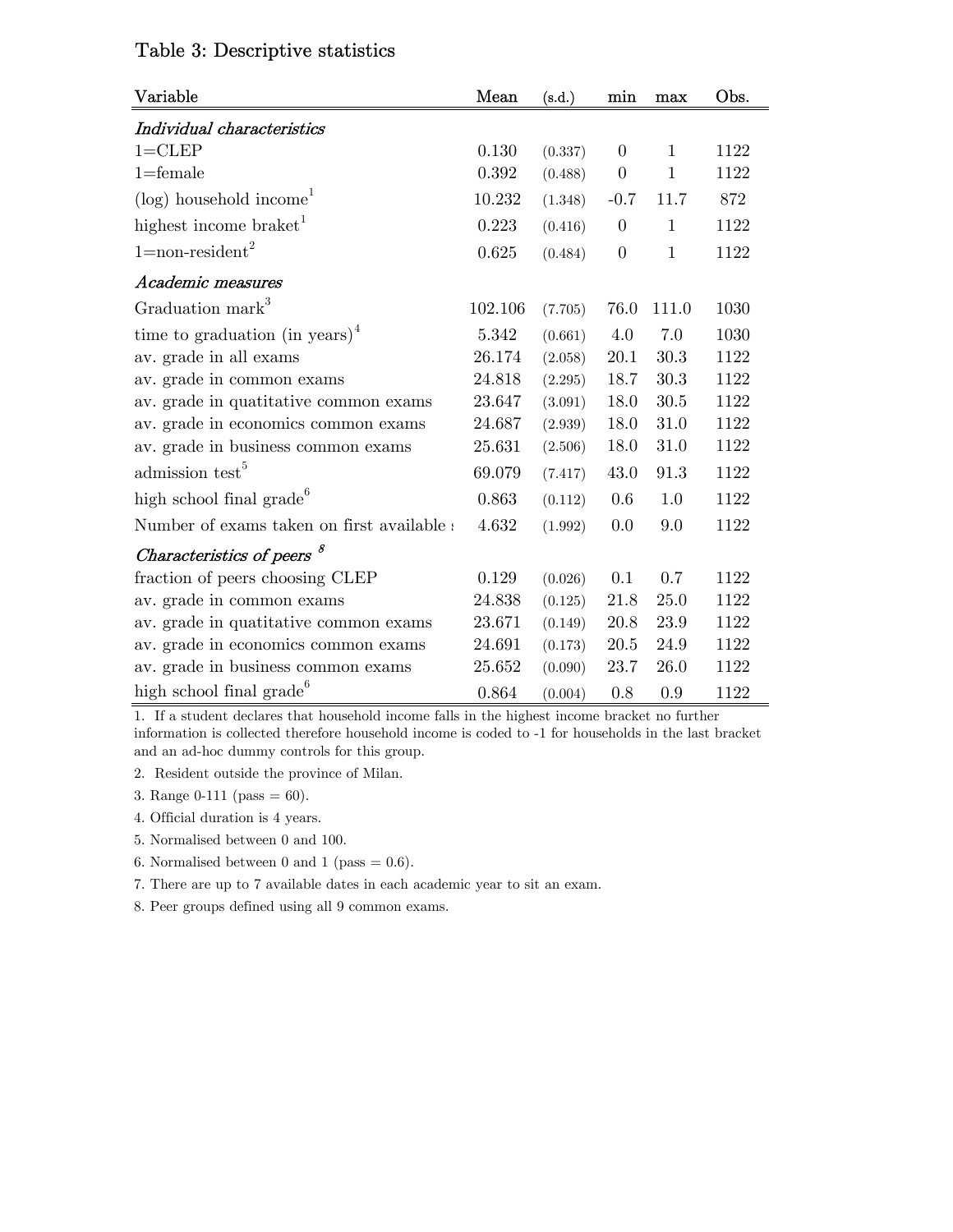|                                      |      |                         | AVERAGE GRADE COMMON EXAMS | High<br>School       | Admission |                |                     |
|--------------------------------------|------|-------------------------|----------------------------|----------------------|-----------|----------------|---------------------|
|                                      | Obs. | Area<br><b>Business</b> | Area<br>Economics          | Area<br>Quantitative | Total     | final<br>grade | Test final<br>score |
| Total                                | 1122 | 25.65                   | 24.69                      | 23.67                | 24.83     | .863           | 69.1                |
| <b>CLEP</b>                          | 146  | 26.77                   | 26.71                      | 25.76                | 26.46     | .921           | 72.34               |
| <b>CLEA</b>                          | 976  | 25.49                   | 24.4                       | 23.36                | 24.6      | .855           | 68.62               |
| <b>Difference</b><br>(CLEP-<br>CLEA) |      | $1.28***$               | $2.31***$                  | $2.39***$            | $1.86***$ | $.066**$       | $3.71***$           |

# TABLE 4: Characteristics of CLEA/CLEP students by major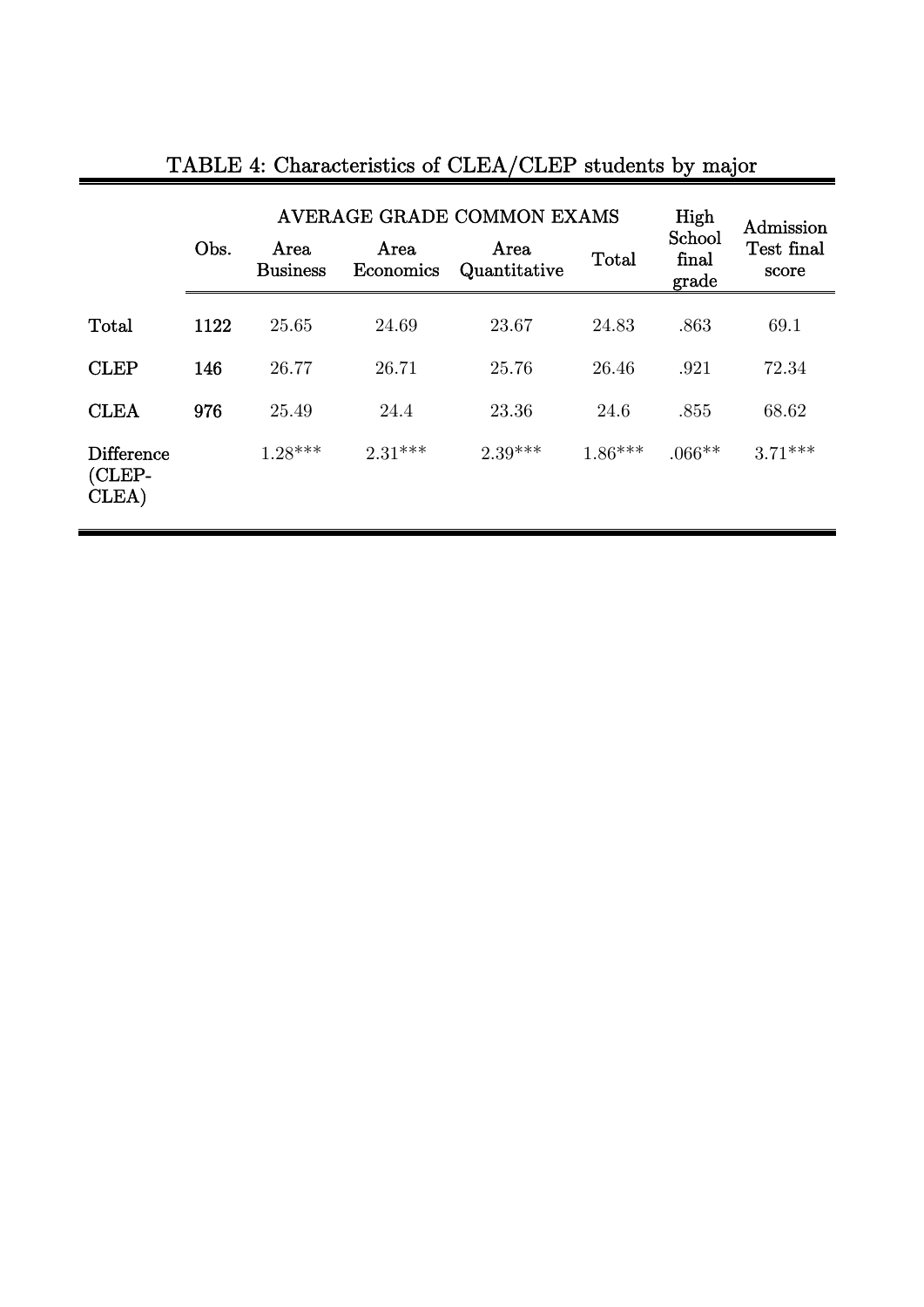### Table 5: Characteristics of courses and teaching classes

|                           | Semester     | Number of<br>$classes$ | Characteristics                                | Average                   | coeff. of<br>variation | Min        | Max       | Weight <sup>3</sup><br>(දි.) |      |
|---------------------------|--------------|------------------------|------------------------------------------------|---------------------------|------------------------|------------|-----------|------------------------------|------|
|                           |              |                        | Enrolled students                              | 140.40                    | 0.11                   | 130        | 169       |                              |      |
|                           |              |                        | Student questionnaires                         | 80.70                     | 0.17                   | $62\,$     | 109       |                              |      |
| Management I              | Ι            | 10                     | Average attendance <sup>1</sup> (%)            | 85.67                     | 0.01                   | 84.08      | 87.24     | 0.70                         |      |
|                           |              |                        | Congestion <sup>2</sup> (1 to 5)               | $3.33\,$                  | $0.05\,$               | $3.16\,$   | $3.61\,$  |                              |      |
|                           |              |                        | Enrolled students                              | 140.80                    | 0.12                   | 125        | 164       |                              |      |
|                           |              |                        | Student questionnaires                         | 102.80                    | 0.62                   | ${\bf 28}$ | 253       |                              |      |
| Mathematics               | T            | 10                     | Average attendance <sup>1</sup> (%)            | $83.89\,$                 | $0.02\,$               | $81.39\,$  | $86.51\,$ | $0.55\,$                     |      |
|                           |              |                        | Congestion <sup>2</sup> (1 to 5)               | $3.77\,$                  | $0.14\,$               | $3.00\,$   | $4.57\,$  |                              |      |
|                           |              |                        | Enrolled students                              | 351.75                    | 0.47                   | 189        | 510       |                              |      |
|                           |              |                        | Student questionnaires                         | 70.00                     | $0.39\,$               | $38\,$     | 104       |                              |      |
| Private Law               | $\mathbf{I}$ | $\overline{4}$         | Average attendance <sup>1</sup> (%)            | 79.73                     | $0.06\,$               | 74.91      | 83.89     | 0.78                         |      |
|                           |              |                        | Congestion <sup>2</sup> (1 to 5)               | $3.07\,$                  | 0.04                   | 2.95       | 3.23      |                              |      |
|                           |              |                        | Enrolled students                              | 142.80                    | 0.33                   | 109        | 258       |                              |      |
| $_{\rm II}$<br>Accounting |              | Student questionnaires | 100.30                                         | $0.61\,$                  | $54\,$                 | $215\,$    |           |                              |      |
|                           |              | 10                     | Average attendance <sup>1</sup> (%)            | 84.80                     | $0.01\,$               | 82.26      | 86.58     | 0.57                         |      |
|                           |              |                        | Congestion <sup>2</sup> (1 to 5)               | 3.46                      | 0.14                   | $3.02\,$   | 4.40      |                              |      |
|                           |              |                        | Enrolled students                              | 216.50                    | 0.43                   | 85         | 316       |                              |      |
|                           |              |                        | Student questionnaires                         | 136.83                    | 0.76                   | 24         | 317       |                              |      |
| Economics I               | П            |                        | 6                                              | Average attendance $(\%)$ | 84.92                  | $0.01\,$   | 83.56     | 86.84                        | 0.52 |
|                           |              |                        | $\frac{1}{2}$ Congestion <sup>2</sup> (1 to 5) | 3.63                      | 0.20                   | $2.83\,$   | 4.82      |                              |      |
|                           |              |                        | Enrolled students                              | 351.75                    | 0.42                   | 217        | 528       |                              |      |
|                           |              |                        | Student questionnaires                         | 41.00                     | $0.49\,$               | 15         | $64\,$    |                              |      |
| Public Law                | $_{\rm II}$  | $\overline{4}$         | Average attendance <sup>1</sup> (%)            | 82.72                     | $\rm 0.03$             | $79.45\,$  | $85.62\,$ | 0.83                         |      |
|                           |              |                        | Congestion <sup>2</sup> (1 to 5)               | $2.89\,$                  | 0.06                   | 2.67       | $3.03\,$  |                              |      |
|                           |              |                        | Enrolled students                              | 222.83                    | 0.45                   | 156        | $381\,$   |                              |      |
| Economics II              | $\rm III$    |                        | Student questionnaires                         | 109.17                    | 0.48                   | 19         | 176       | 0.67                         |      |
|                           |              | 6                      | Average attendance <sup>1</sup> (%)            | 83.87                     | 0.02                   | $81.42\,$  | 86.80     |                              |      |
|                           |              |                        | Congestion <sup>2</sup> (1 to 5)               | $2.96\,$                  | $0.16\,$               | $2.47\,$   | 3.72      |                              |      |
|                           |              |                        | Enrolled students                              | 184.25                    | $0.56\,$               | 123        | $382\,$   |                              |      |
|                           | Ш            | 8                      | Student questionnaires                         | 80.75                     | 0.32                   | 56         | 125       | 1.00                         |      |
| Management II             |              |                        | Average attendance <sup>1</sup> (%)            | 84.38                     | $0.01\,$               | 83.38      | 85.27     |                              |      |
|                           |              |                        | Congestion <sup>2</sup> (1 to 5)               | 2.14                      | 0.12                   | 1.76       | 2.51      |                              |      |
|                           |              |                        | Enrolled students                              | 272.25                    | 0.33                   | 142        | 404       |                              |      |
| <b>Statistics</b>         | Ш            | 8                      | Student questionnaires                         | 140.75                    | 0.42                   | $35\,$     | $203\,$   | 0.56                         |      |
|                           |              |                        | Average attendance <sup>1</sup> (%)            | 85.66                     | $0.01\,$               | 83.31      | 86.53     |                              |      |
|                           |              |                        | Congestion <sup>2</sup> (1 to 5)               | 3.27                      | 0.29                   | 2.09       | 4.46      |                              |      |

Notes:

1. Self reported by the students.

2. Congestion is defined from students evaluations as the average answer given to the following question: "For your learning, the number of students attending your class has been: insufficient  $(1)$ , too low  $(2)$ , ideal  $(3)$ , too high  $(4)$ , excessive  $(5)$ ".

3. Weight A is the ratio between the lowest maximum level of congestion (i.e. 2.51 for Managemetn II) and the maximum level of congestion across the classes of each course.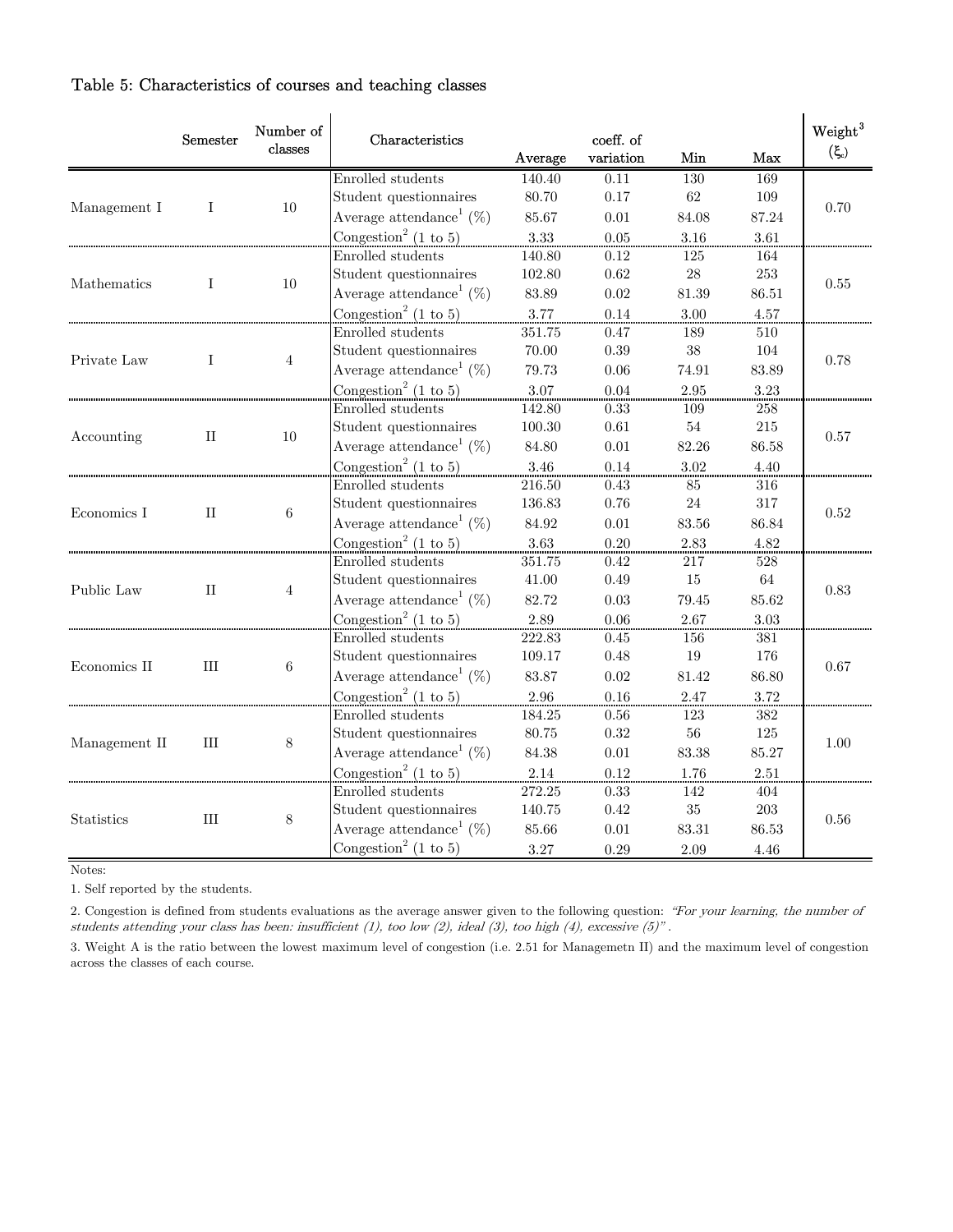|                               |           | Classes weighted<br>by congestion |                                           |
|-------------------------------|-----------|-----------------------------------|-------------------------------------------|
|                               |           | No                                | $\rm Yes$<br>$\left\lceil 2 \right\rceil$ |
| Group size                    | Mean      | 889.22                            | 889.22                                    |
|                               | $St.$ Dev | 80.24                             | 80.24                                     |
| Within Group Average          | Mean      | 1.93                              | 1.38                                      |
| Nr. of Classes taken together | $St.$ Dev | .43                               | .30                                       |
| Weighted Group size           | Mean      | 188.97                            | 135.54                                    |
|                               | $St.$ Dev | 24.42                             | 18.61                                     |

### TABLE 6: Characteristics of the peer-groups

## TABLE 7: Correlation between individual and group averages for selected ability measures

|                                      | J                                |                                                                                                                                                                                                                                                                       |                                                        |                                                        |
|--------------------------------------|----------------------------------|-----------------------------------------------------------------------------------------------------------------------------------------------------------------------------------------------------------------------------------------------------------------------|--------------------------------------------------------|--------------------------------------------------------|
|                                      | all 9 common<br>courses<br>$[1]$ | all 9 courses,<br>weighted by<br>congestion<br>$[2] % \includegraphics[width=0.9\columnwidth]{figures/fig_10.pdf} \caption{The figure shows the number of times on the right panel. The left panel shows the number of times on the right panel.} \label{fig:fig_11}$ | 6 less<br>congestioned<br>course <sup>1</sup><br>$[3]$ | 5 less<br>congestioned<br>course <sup>1</sup><br>$[4]$ |
| Av. Grade Common Exams               | $-0.010$                         | $-0.013$                                                                                                                                                                                                                                                              | $-0.018$                                               | $-0.022$                                               |
|                                      | (0.739)                          | (0.655)                                                                                                                                                                                                                                                               | (0.540)                                                | (0.453)                                                |
| Av. Grade Economics                  | $-0.007$                         | $-0.009$                                                                                                                                                                                                                                                              | $-0.007$                                               | $-0.015$                                               |
|                                      | (0.811)                          | (0.769)                                                                                                                                                                                                                                                               | (0.809)                                                | (0.620)                                                |
| Av. Grade Business                   | $-0.055*$                        | $-0.056*$                                                                                                                                                                                                                                                             | $-0.047$                                               | $-0.055*$                                              |
|                                      | (0.066)                          | (0.061)                                                                                                                                                                                                                                                               | (0.113)                                                | (0.066)                                                |
| Av. Grade Quantitative               | 0.013                            | 0.000                                                                                                                                                                                                                                                                 | 0.027                                                  | 0.013                                                  |
|                                      | (0.662)                          | (0.976)                                                                                                                                                                                                                                                               | (0.365)                                                | (0.662)                                                |
| High School final grade              | $-0.020$                         | $-0.020$                                                                                                                                                                                                                                                              | $-0.009$                                               | $-0.010$                                               |
|                                      | (0.506)                          | (0.508)                                                                                                                                                                                                                                                               | (0.765)                                                | (0.736)                                                |
| Admission test                       | $-0.033$                         | $-0.036$                                                                                                                                                                                                                                                              | $-0.030$                                               | $-0.035$                                               |
|                                      | (0.275)                          | (0.233)                                                                                                                                                                                                                                                               | (0.320)                                                | (0.242)                                                |
| Number of exams taken on             | $0.055*$                         | $0.064**$                                                                                                                                                                                                                                                             | $0.056*$                                               | $0.057*$                                               |
| first available session <sup>2</sup> | (0.065)                          | (0.032)                                                                                                                                                                                                                                                               | (0.062)                                                | (0.056)                                                |

1. Congestion is defined from students evaluations as the average answer given to the following question: "For your learning, the number of students attending your class has been: insufficient  $(1)$ , too low  $(2)$ , ideal (3), too high (4), excessive (5)". In column [3] Mathematics, Management II and Economics II are excluded from the construction of the peer groups. In column [4] also Statistics is excluded. See Table 5 and text for details.

2. There are up to 7 available dates in each academic year to sit an exam.

Significance levels in parentheses

\* significant at 10%; \*\* significant at 5%; \*\*\* significant at 1%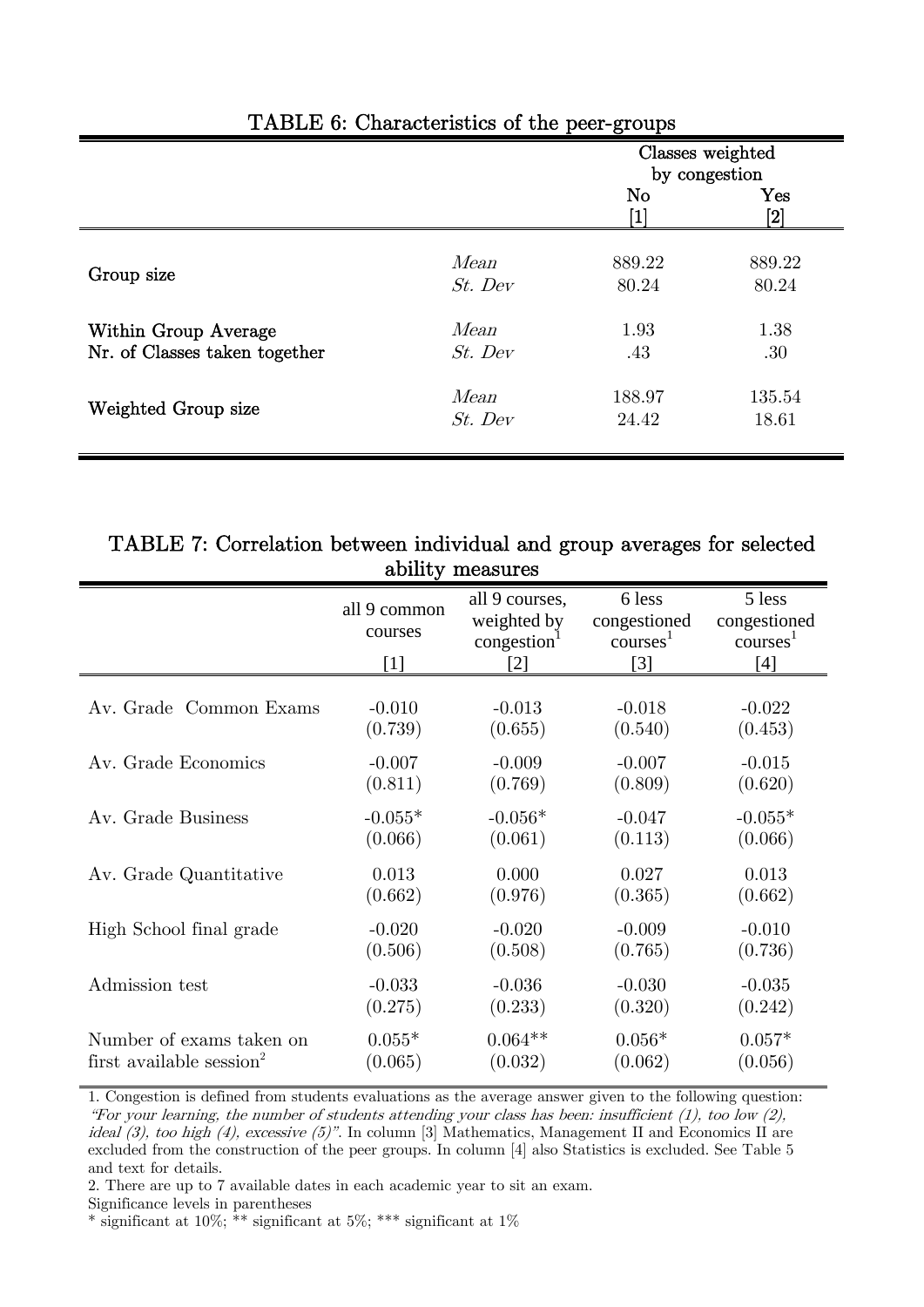| all $9$ common $\,$<br>courses | courses, weighted       | $\rm{congestioned}^1$<br>courses                                                                                                                                                 | $5$ less<br>congestioned <sup>1</sup><br>courses  |
|--------------------------------|-------------------------|----------------------------------------------------------------------------------------------------------------------------------------------------------------------------------|---------------------------------------------------|
| $[1]$                          | $[2]$                   | $[3] % \includegraphics[width=0.9\columnwidth]{figures/fig_1a} \caption{Schematic diagram of the top of the top of the top of the top of the top of the right.} \label{fig:1} %$ | $[4]$                                             |
|                                |                         |                                                                                                                                                                                  |                                                   |
| $0.532**$                      | $0.521**$               | $0.468*$                                                                                                                                                                         | $0.507**$                                         |
| (0.245)                        | (0.246)                 | (0.254)                                                                                                                                                                          | (0.245)                                           |
| $0.431***$                     |                         |                                                                                                                                                                                  | $0.431***$                                        |
| (0.096)                        | (0.096)                 | (0.096)                                                                                                                                                                          | (0.096)                                           |
|                                |                         |                                                                                                                                                                                  |                                                   |
| $0.020***$                     | $0.020***$              | $0.020***$                                                                                                                                                                       | $0.020***$                                        |
| (0.008)                        | (0.008)                 | (0.008)                                                                                                                                                                          | (0.008)                                           |
| 0.007                          | 0.007                   | 0.007                                                                                                                                                                            | 0.007                                             |
| (0.005)                        | (0.005)                 | (0.005)                                                                                                                                                                          | (0.005)                                           |
| 0.001                          | 0.001                   | 0.001                                                                                                                                                                            | 0.001                                             |
| (0.001)                        | (0.001)                 | (0.001)                                                                                                                                                                          | (0.001)                                           |
| $0.191*$                       | $0.191*$                | $0.191*$                                                                                                                                                                         | $0.191*$                                          |
| (0.110)                        | (0.110)                 | (0.110)                                                                                                                                                                          | (0.110)                                           |
| $-0.004$                       | $-0.004$                | $-0.003$                                                                                                                                                                         | $-0.003$                                          |
| (0.005)                        | (0.005)                 | (0.005)                                                                                                                                                                          | (0.005)                                           |
| yes                            | yes                     | yes                                                                                                                                                                              | yes                                               |
|                                |                         |                                                                                                                                                                                  |                                                   |
| $-0.004$                       | $-0.004$                | $-0.004$                                                                                                                                                                         | $-0.004$                                          |
| (0.018)                        | (0.018)                 | (0.018)                                                                                                                                                                          | (0.018)                                           |
| 0.006                          | 0.006                   | 0.006                                                                                                                                                                            | 0.006                                             |
| (0.008)                        | (0.008)                 | (0.008)                                                                                                                                                                          | (0.008)                                           |
| 0.056                          | 0.056                   | 0.054                                                                                                                                                                            | 0.056                                             |
| (0.125)                        | (0.124)                 | (0.124)                                                                                                                                                                          | (0.124)                                           |
| 0.000                          | 0.000                   | 0.000                                                                                                                                                                            | 0.000                                             |
|                                |                         |                                                                                                                                                                                  | (0.026)                                           |
| yes                            | yes                     | yes                                                                                                                                                                              | yes                                               |
|                                |                         |                                                                                                                                                                                  | 1122                                              |
|                                |                         |                                                                                                                                                                                  | 0.19                                              |
|                                | (0.026)<br>1122<br>0.19 | all $9$ common<br>by congestion <sup>1</sup><br>$0.431***$<br>(0.026)<br>1122<br>0.19                                                                                            | $6$ less<br>$0.431***$<br>(0.026)<br>1122<br>0.19 |

# TABLE 8: Peer-effects in subject choice

#### Dependent variable: Probability of choosing CLEP

Note:

1. Congestion is defined from students evaluations as the average answer given to the following question: "For your learning, the number of students attending your class has been: insufficient (1), too low (2), ideal (3), too high (4), excessive (5)". In column [3] Mathematics, Management II and Economics II are excluded from the construction of the peer groups. In column [4] also Statistics is excluded. See Table 5 and text for details.

2. Normalised between 0 and 100. Average in the sample  $= 69.10$ 

3. Normalised between 0 and 1 (pass = 0.6). Average in the sample =  $0.863$ 

4. There are up to 7 available dates in each academic year to sit an exam.

5. If a student declares that household income falls in the highest income bracket no further information is collected therefore household income is coded to -1 for households in the last bracket and an ad-hoc dummy controls for this group.

6. Resident outside the province of Milan.

The numbers reported represents marginal effects for the average student in the sample.

Robust standard errors in parentheses.

\* significant at 10%; \*\* significant at 5%; \*\*\* significant at 1%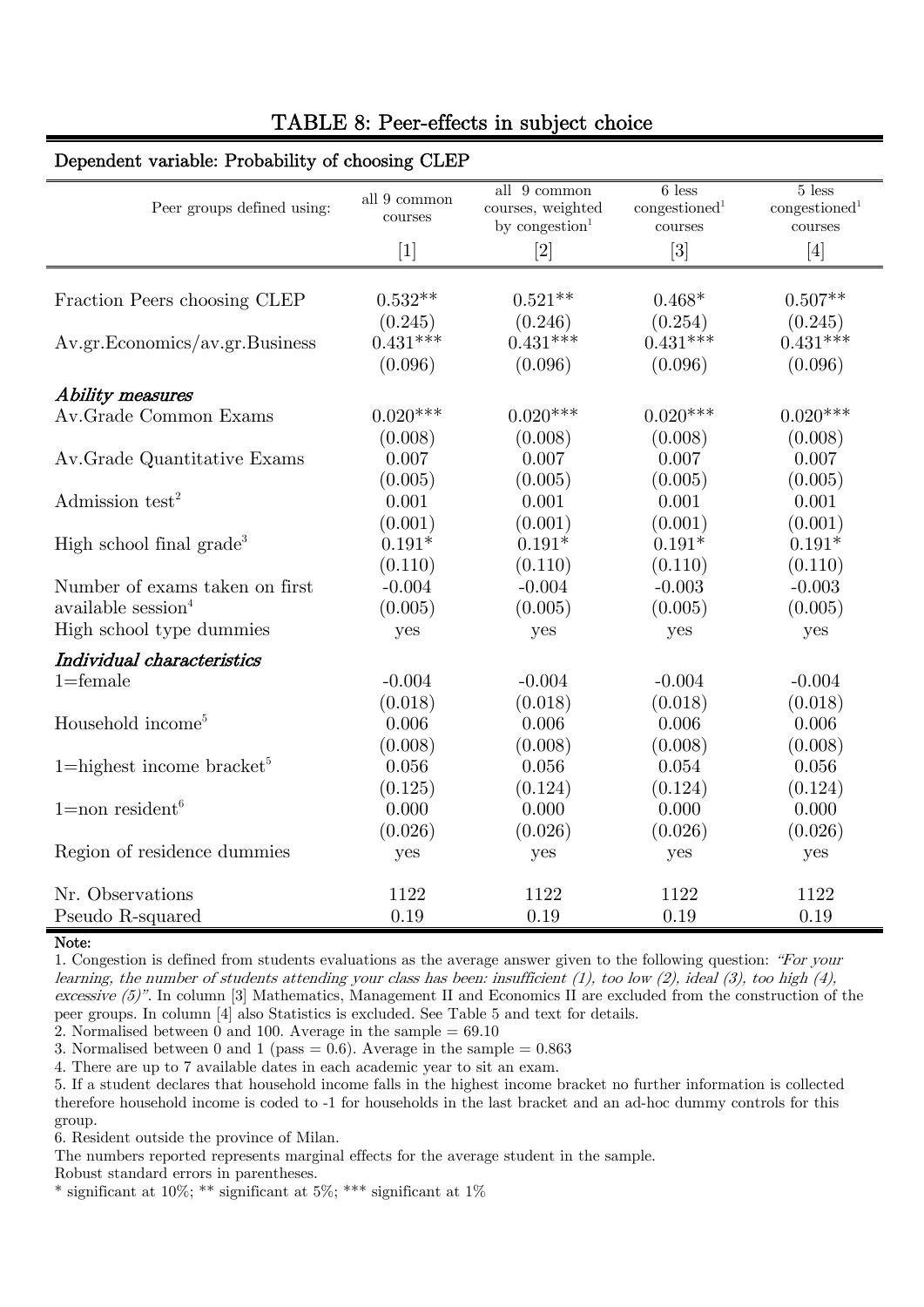|                  |                  | <b>ABILITY INFLUENCE</b> |                         |  |
|------------------|------------------|--------------------------|-------------------------|--|
|                  |                  | <b>YES</b><br>(g>1)      | N <sub>O</sub><br>(g<1) |  |
| PEERS' INFLUENCE | <b>YES</b>       | Coherent                 | Peer driven             |  |
|                  | $(\mathcal{F}1)$ | 34.40%                   | 18.55%                  |  |
|                  | NO               | Ability driven           | Incoherent              |  |
|                  | $\lll$           | 29.37%                   | 17.68%                  |  |

# TABLE 9: Distribution of decision modes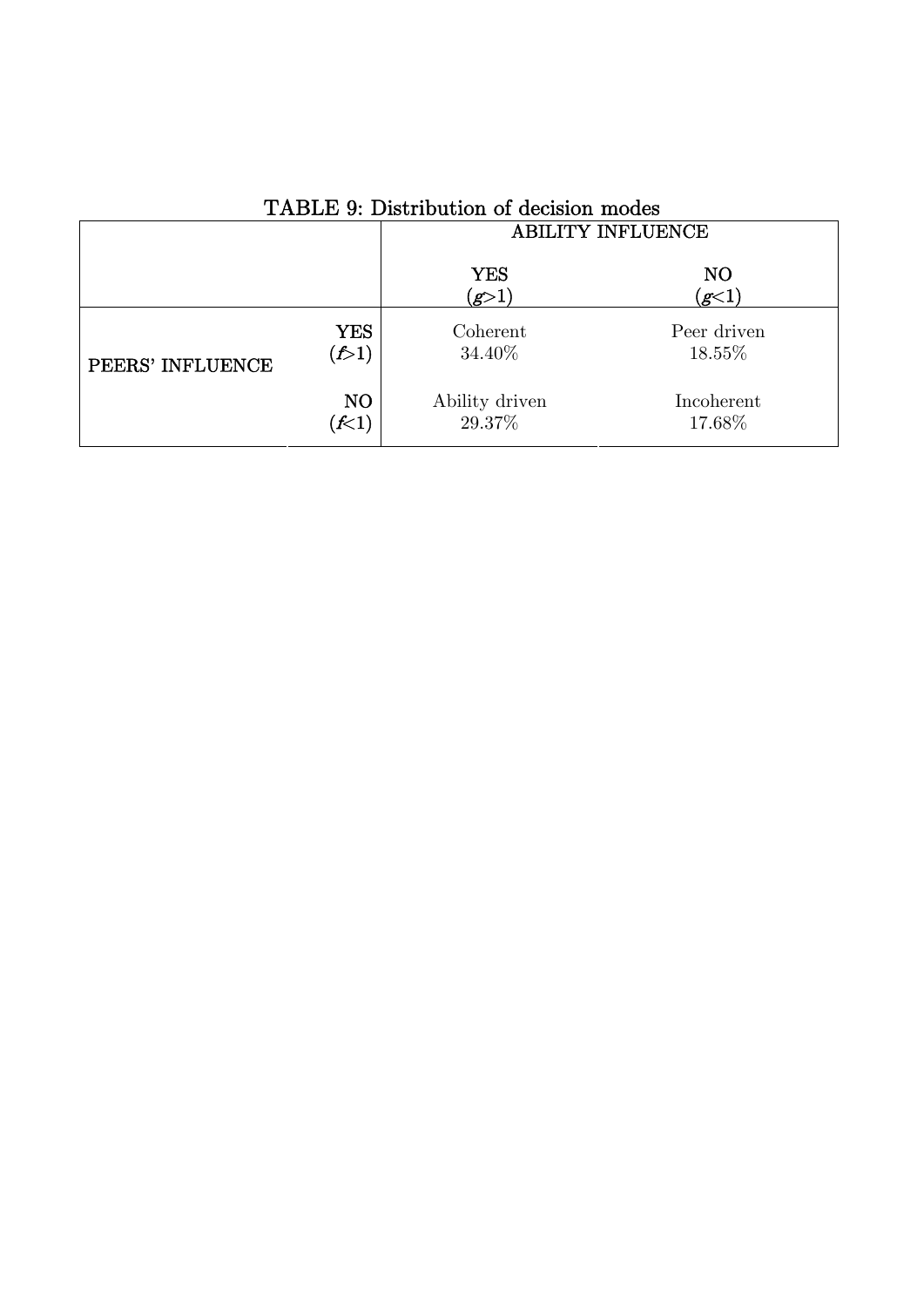| Dependent variable:                   |            | Av. Grade in non-<br>common exams <sup>1</sup> |                                                                                                                                                   | Graduation mark <sup>2</sup> | Time to<br>graduation <sup>3</sup><br>(in years) |
|---------------------------------------|------------|------------------------------------------------|---------------------------------------------------------------------------------------------------------------------------------------------------|------------------------------|--------------------------------------------------|
|                                       | [1]        | [2]                                            | $[3] % \includegraphics[width=1\textwidth]{images/Traj_4.pdf} \caption{Schematic diagram of the estimators in the image.} \label{fig:Traj_4.pdf}$ | [4]                          | [5]                                              |
|                                       |            |                                                |                                                                                                                                                   |                              |                                                  |
| Decision mode                         |            |                                                |                                                                                                                                                   |                              |                                                  |
| Peer driven                           | $-0.186**$ | $-0.157*$                                      | $-0.678**$                                                                                                                                        | $-0.602**$                   | 0.048                                            |
|                                       | (0.090)    | (0.086)                                        | (0.307)                                                                                                                                           | (0.299)                      | (0.054)                                          |
| Coherent                              | $-0.110$   | $-0.156**$                                     | $-0.266$                                                                                                                                          | $-0.386$                     | $-0.106**$                                       |
|                                       | (0.080)    | (0.077)                                        | (0.267)                                                                                                                                           | (0.262)                      | (0.047)                                          |
| Incoherent                            | $-0.246**$ | $-0.217**$                                     | $-0.637*$                                                                                                                                         | $-0.561*$                    | 0.036                                            |
|                                       | (0.096)    | (0.091)                                        | (0.328)                                                                                                                                           | (0.318)                      | (0.059)                                          |
| Ability measures                      |            |                                                |                                                                                                                                                   |                              |                                                  |
| Av. grade all exams                   |            |                                                |                                                                                                                                                   |                              | $-0.167***$                                      |
|                                       |            |                                                |                                                                                                                                                   |                              | (0.014)                                          |
| Av. grade common exams                | $0.641***$ | $0.592***$                                     | $2.867***$                                                                                                                                        | $2.740***$                   |                                                  |
|                                       | (0.020)    | (0.020)                                        | (0.069)                                                                                                                                           | (0.070)                      |                                                  |
| Time to graduation                    |            | $-0.488***$                                    |                                                                                                                                                   | $-1.271***$                  |                                                  |
|                                       |            | (0.054)                                        |                                                                                                                                                   | (0.181)                      |                                                  |
| $1 = CLEP$                            | $-0.212**$ | $-0.190**$                                     | $-0.024$                                                                                                                                          | 0.034                        | 0.041                                            |
|                                       | (0.086)    | (0.085)                                        | (0.316)                                                                                                                                           | (0.317)                      | (0.056)                                          |
| Admission test <sup>4</sup>           | 0.006      | 0.006                                          | $-0.018$                                                                                                                                          | $-0.020$                     | 0.002                                            |
|                                       | (0.005)    | (0.005)                                        | (0.016)                                                                                                                                           | (0.016)                      | (0.003)                                          |
| High school final grade <sup>5</sup>  | $2.554***$ | $2.432***$                                     | $7.587***$                                                                                                                                        | $7.271***$                   | 0.300                                            |
|                                       | (0.449)    | (0.425)                                        | (1.541)                                                                                                                                           | (1.495)                      | (0.253)                                          |
| High school type dummies              | yes        | yes                                            | yes                                                                                                                                               | yes                          | yes                                              |
| Individual characteristics            |            |                                                |                                                                                                                                                   |                              |                                                  |
| $1 =$ female                          | $0.348***$ | $0.277***$                                     | $1.059***$                                                                                                                                        | $0.874***$                   | $-0.104***$                                      |
|                                       | (0.066)    | (0.064)                                        | (0.222)                                                                                                                                           | (0.220)                      | (0.039)                                          |
| Household income <sup>6</sup>         | $-0.015$   | $-0.022$                                       | $-0.062$                                                                                                                                          | $-0.078$                     | $-0.015$                                         |
|                                       | (0.031)    | (0.027)                                        | (0.110)                                                                                                                                           | (0.098)                      | (0.015)                                          |
| 1=highest income bracket <sup>6</sup> | $-0.088$   | $-0.226$                                       | $-0.564$                                                                                                                                          | $-0.925$                     | $-0.296$                                         |
|                                       | (0.365)    | (0.320)                                        | (1.288)                                                                                                                                           | (1.156)                      | (0.182)                                          |
| $1 = non resident7$                   | 0.119      | 0.121                                          | 0.379                                                                                                                                             | 0.385                        | 0.016                                            |
|                                       | (0.095)    | (0.090)                                        | (0.319)                                                                                                                                           | (0.306)                      | (0.056)                                          |
| Region of residence                   |            |                                                |                                                                                                                                                   |                              |                                                  |
| dummies                               | yes        | yes                                            | yes                                                                                                                                               | yes                          | yes                                              |
|                                       |            |                                                |                                                                                                                                                   |                              |                                                  |
| Nr. Observations                      | 1030       | 1030                                           | 1030                                                                                                                                              | 1030                         | 1030                                             |
| R-squared                             | 0.74       | 0.76                                           | 0.82                                                                                                                                              | 0.83                         | 0.24                                             |

### TABLE 10: Decision modes and academic outcomes

### Note:

1. Range 0-30 (18 = pass). Average in the sample =  $26.97$ 

2. Range 0-111 (pass = 66). Average in the sample =  $102.11$ 

3. Official duration is 4 years. Average in the sample = 5.34

4. Normalised between 0 and 100. Average in the sample  $= 69.10$ 

5. Normalised between 0 and 1 (pass = 0.6). Average in the sample =  $0.863$ 

6. If a student declares that household income falls in the highest income bracket no further information is collected therefore household income is coded to -1 for households in the last bracket and an ad-hoc dummy controls for this group.

7. Resident outside the province of Milan.

Robust standard errors in parentheses.

\* significant at 10%; \*\* significant at 5%; \*\*\* significant at 1%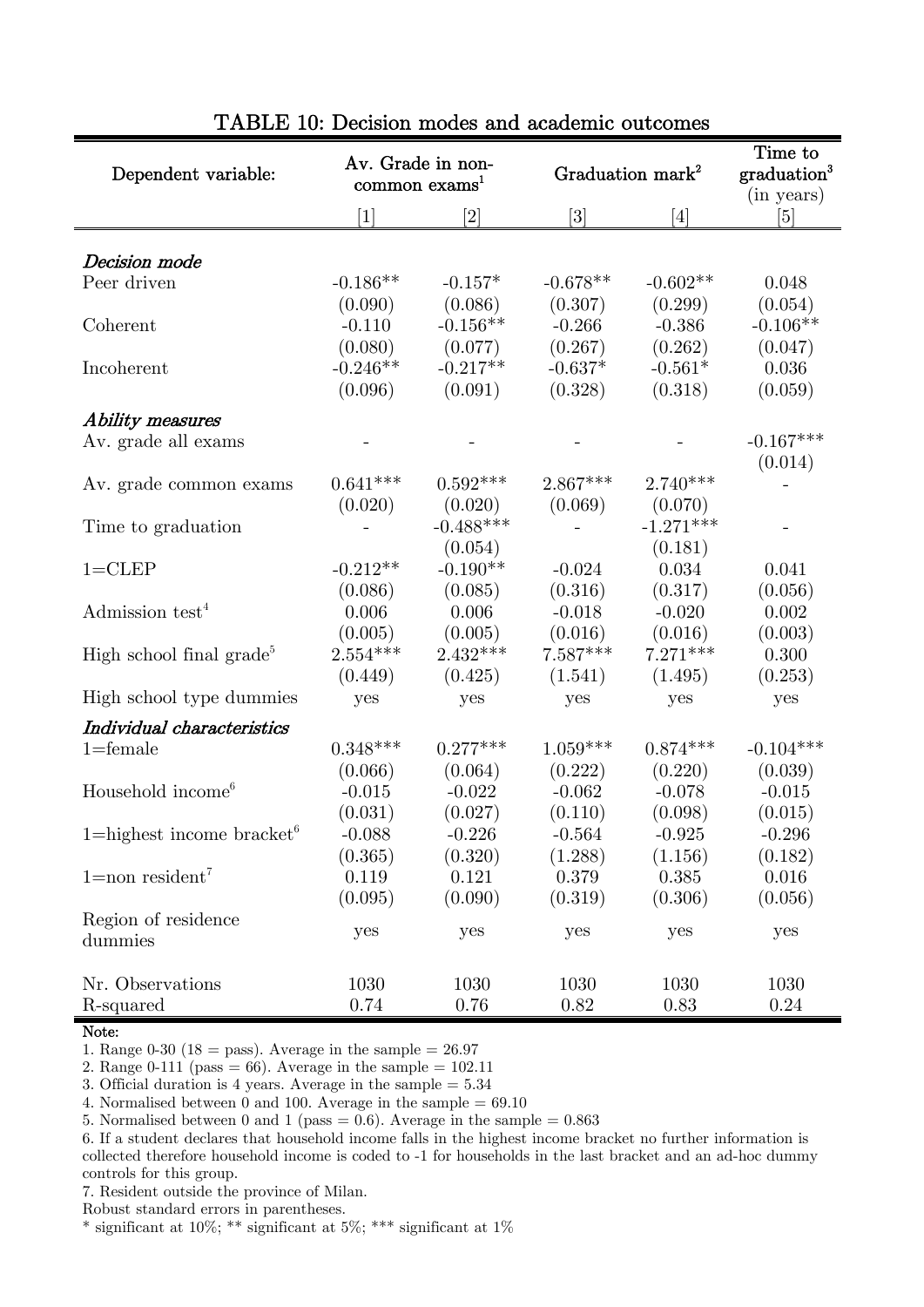| Dependent variable:                               | o<br>o       | wage in the first job <sup>1</sup> |
|---------------------------------------------------|--------------|------------------------------------|
|                                                   | [1           | $\left[ 2\right]$                  |
|                                                   |              |                                    |
| graduation mark <sup>2</sup>                      | $6.045***$   | $3.718**$                          |
|                                                   | (1.360)      | (1.612)                            |
| $1 = full marks3$                                 |              | 66.881***                          |
|                                                   |              | (25.013)                           |
| time to graduation <sup>4</sup>                   | $-2.450*$    | $-2.279$                           |
|                                                   | (1.443)      | (1.443)                            |
| $1 =$ female                                      | $-97.039***$ | $-94.362^{***}\,$                  |
|                                                   | (17.360)     | (17.368)                           |
| Household income <sup>5</sup>                     | $-0.000$     | $-0.000$                           |
|                                                   | (0.000)      | (0.000)                            |
| $1 =$ highest income bracket <sup>5</sup>         | $-2.276$     | $-3.612$                           |
|                                                   | (26.449)     | (26.428)                           |
| $1 = post-graduate studies$                       | $-19.498$    | $-18.686$                          |
|                                                   | (19.099)     | (19.078)                           |
| High school final grade <sup><math>6</math></sup> | $-109.330$   | $-121.373$                         |
|                                                   | (89.325)     | (89.369)                           |
| High school type dummies                          | yes          | yes                                |
| Degree programme dummies                          | yes          | yes                                |
| Contract type dummies                             | yes          | yes                                |
|                                                   |              |                                    |
| Observations                                      | 3982         | 3982                               |

# TABLE 11: Interval wage regressions

1. Recorded in intervals

2. Range  $0-111$  (pass = 66).

3. 110 with or without honours

4. Recorded in quarters. Official duration is 4 years.

5. If a student declares that household income falls in the highest income bracket no further information is collected therefore household income is coded to -1 for households in the last bracket and an ad-hoc dummy controls for this group.

6. Normalised between 0 and 1 (pass  $= 0.6$ ).

Robust standard errors in parentheses

\* significant at 10%; \*\* significant at 5%; \*\*\* significant at 1%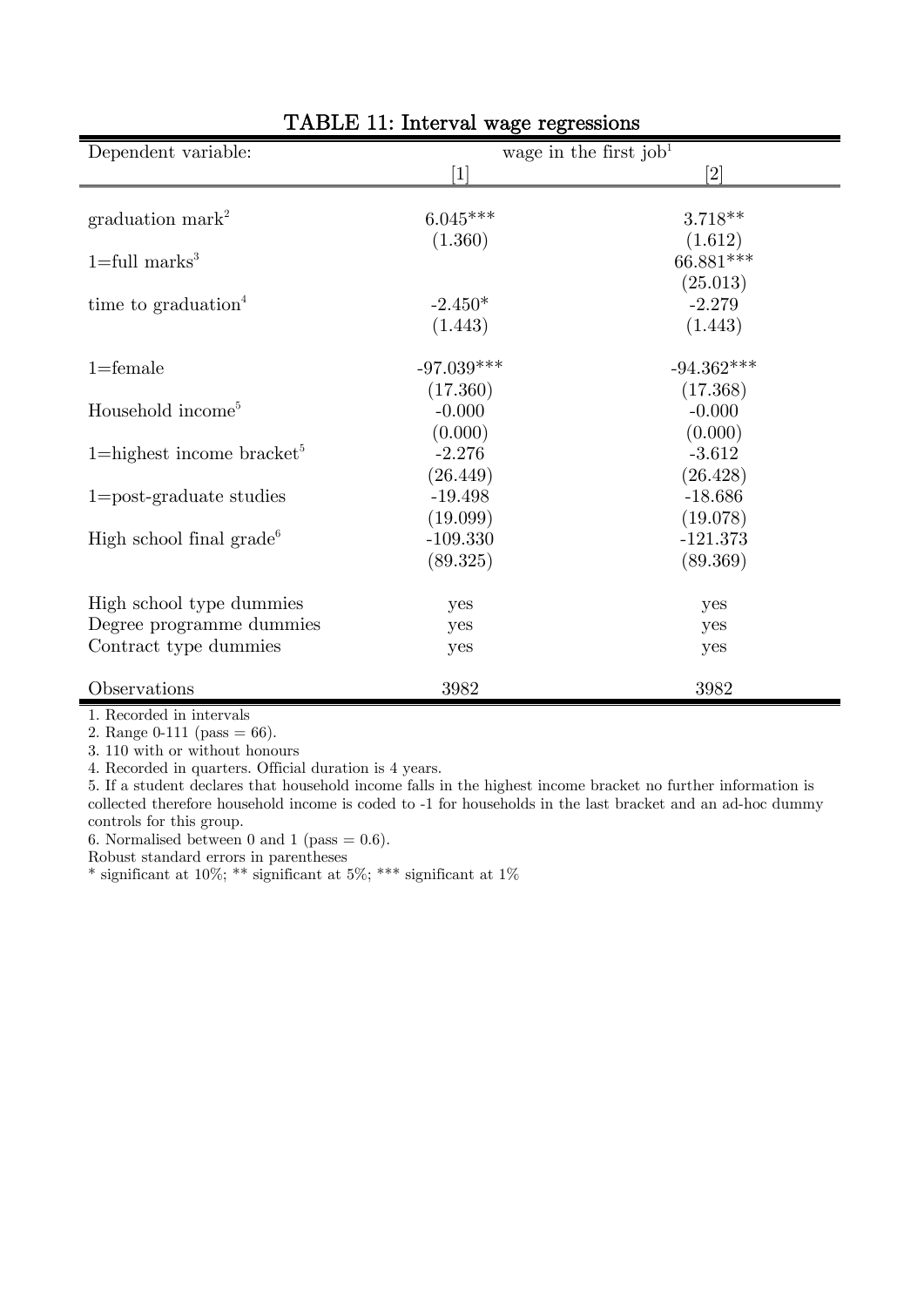| Course name         | Semester            | Class<br>$\hbox{number}$                                                                                                                                   | Enrolled<br>students | Number of completed<br>student<br>questionnaires | [5]/[4]    | Attendance <sup>1</sup><br>$(\%)$ | Congestion <sup>2</sup> (1)<br>to $5)$ |
|---------------------|---------------------|------------------------------------------------------------------------------------------------------------------------------------------------------------|----------------------|--------------------------------------------------|------------|-----------------------------------|----------------------------------------|
| $[1]$               | $[2]$               | $[3] % \includegraphics[width=0.9\columnwidth]{figures/fig_1a} \caption{Schematic diagram of the top of the top of the top of the right.} \label{fig:1} %$ | $[4]$                | [5]                                              | [6]        | [8]                               | $[7]$                                  |
| Management          | Ι                   | $\mathbf{1}$                                                                                                                                               | 169                  | 109                                              | 0.64       | 86.28                             | 3.61                                   |
| Management          | Ι                   | $\overline{2}$                                                                                                                                             | 130                  | 62                                               | 0.48       | 84.11                             | 3.19                                   |
| Management          | T                   | 3                                                                                                                                                          | 131                  | 67                                               | 0.51       | 87.23                             | 3.27                                   |
| Management          | T                   | $\overline{4}$                                                                                                                                             | 134                  | 80                                               | 0.60       | 85.78                             | 3.40                                   |
| Management          | T                   | $\overline{5}$                                                                                                                                             | 133                  | 68                                               | 0.51       | 87.24                             | 3.51                                   |
| Management          | T                   | 6                                                                                                                                                          | 135                  | 92                                               | 0.68       | 84.84                             | 3.18                                   |
| Management          | T                   | $\overline{7}$                                                                                                                                             | 134                  | 77                                               | 0.57       | 85.70                             | 3.21                                   |
| Management          | Ι                   | 8                                                                                                                                                          | 134                  | 81                                               | 0.60       | 86.19                             | 3.33                                   |
| Management          | I                   | 9                                                                                                                                                          | 136                  | 85                                               | 0.63       | 84.08                             | $3.39\,$                               |
| Management          | T                   | 10                                                                                                                                                         | 168                  | 86                                               | 0.51       | 85.29                             | 3.16                                   |
|                     | Average             |                                                                                                                                                            | 140.40               | 80.70                                            | 0.57       | 85.67                             | 3.33                                   |
| Coeff. of variation |                     |                                                                                                                                                            | 0.11                 | 0.17                                             | 0.12       | 0.01                              | 0.05                                   |
| Mathematics I       | Ι                   | $\mathbf{1}$                                                                                                                                               | 160                  | 147                                              | $\rm 0.92$ | 83.56                             | 4.18                                   |
| Mathematics I       | I                   | $\overline{2}$                                                                                                                                             | 156                  | 87                                               | 0.56       | 84.72                             | 4.21                                   |
| Mathematics I       | T                   | 3                                                                                                                                                          | 125                  | $35\,$                                           | 0.28       | 83.30                             | 3.00                                   |
| Mathematics I       | T                   | 4                                                                                                                                                          | 127                  | 92                                               | 0.72       | 83.57                             | 3.82                                   |
| Mathematics I       | Ι                   | 5                                                                                                                                                          | 128                  | 109                                              | 0.85       | 82.81                             | 4.15                                   |
| Mathematics I       | I                   | 6                                                                                                                                                          | 164                  | 119                                              | 0.73       | 85.46                             | 3.80                                   |
| Mathematics I       | I                   | 7                                                                                                                                                          | 128                  | 69                                               | 0.54       | 86.51                             | 3.35                                   |
| Mathematics I       | T                   | 8                                                                                                                                                          | 128                  | 89                                               | 0.70       | 85.01                             | 3.56                                   |
| Mathematics I       | I                   | 9                                                                                                                                                          | 131                  | 28                                               | $0.21\,$   | 81.39                             | 3.11                                   |
| Mathematics I       | I                   | 10                                                                                                                                                         | 161                  | 253                                              | 1.57       | 82.53                             | $4.57\,$                               |
|                     | Average             |                                                                                                                                                            | 140.80               | 102.80                                           | 0.71       | 83.89                             | 3.77                                   |
|                     | Coeff. of variation |                                                                                                                                                            | 0.12                 | 0.62                                             | 0.53       | 0.02                              | 0.14                                   |
| Private Law         | I                   | $\mathbf{1}$                                                                                                                                               | 510                  | 104                                              | 0.20       | 83.89                             | 3.23                                   |
| Private Law         | T                   | $\overline{2}$                                                                                                                                             | 475                  | 71                                               | 0.15       | 74.91                             | $3.00\,$                               |
| Private Law         | I                   | 3                                                                                                                                                          | 233                  | 67                                               | 0.29       | 83.27                             | 3.12                                   |
| Private Law         | I                   | $\overline{4}$                                                                                                                                             | 189                  | 38                                               | 0.20       | 76.84                             | 2.95                                   |
| Average             |                     |                                                                                                                                                            | 351.75               | 70.00                                            | 0.21       | 79.73                             | 3.07                                   |
|                     | Coeff. of variation |                                                                                                                                                            | 0.47                 | $\,0.39$                                         | $0.27\,$   | $0.06\,$                          | $\,0.04\,$                             |
| Accounting          | $\rm II$            | $\mathbf{1}$                                                                                                                                               | $258\,$              | $215\,$                                          | $0.83\,$   | $82.26\,$                         | 4.08                                   |
| Accounting          | $\;$ II             | $\boldsymbol{2}$                                                                                                                                           | 144                  | $55\,$                                           | $0.38\,$   | $84.05\,$                         | $3.07\,$                               |
| Accounting          | $\rm II$            | 3                                                                                                                                                          | 164                  | $83\,$                                           | $0.51\,$   | 84.11                             | $3.24\,$                               |
| Accounting          | $\;$ II             | 4                                                                                                                                                          | 178                  | 211                                              | $1.19\,$   | $83.81\,$                         | $4.40\,$                               |
| Accounting          | $\rm II$            | 5                                                                                                                                                          | 136                  | $54\,$                                           | $0.40\,$   | 85.22                             | $3.02\,$                               |
| Accounting          | $\;$ II             | 6                                                                                                                                                          | 110                  | 98                                               | $0.89\,$   | 85.47                             | $3.60\,$                               |
| Accounting          | $\;$ II             | 7                                                                                                                                                          | 110                  | 57                                               | 0.52       | 85.06                             | $3.02\,$                               |
| Accounting          | $\;$ II             | 8                                                                                                                                                          | 110                  | 88                                               | 0.80       | 86.58                             | 3.72                                   |
| Accounting          | $\;$ II             | $\boldsymbol{9}$                                                                                                                                           | 109                  | 74                                               | $\,0.68\,$ | 86.01                             | $3.31\,$                               |
| Accounting          | $\rm _{II}$         | 10                                                                                                                                                         | 109                  | 68                                               | $\,0.62\,$ | $85.43\,$                         | $3.12\,$                               |
| Average             |                     |                                                                                                                                                            | 142.80               | 100.30                                           | 0.68       | 84.80                             | 3.46                                   |
| Coeff. of variation |                     |                                                                                                                                                            | 0.33                 | 0.61                                             | 0.37       | 0.01                              | 0.14                                   |
| Economics I         | $\rm II$            | $\mathbf{1}$                                                                                                                                               | 280                  | $111\,$                                          | 0.40       | 86.84                             | $3.87\,$                               |
| Economics I         | $\mathbf{I}$        | $\boldsymbol{2}$                                                                                                                                           | 290                  | 175                                              | $0.60\,$   | $83.56\,$                         | $3.84\,$                               |
| Economics I         | $\mathbf{I}$        | 3                                                                                                                                                          | $316\,$              | 317                                              | 1.00       | 84.78                             | $4.82\,$                               |
| Economics I         | $\mathbf{I}$        | 4                                                                                                                                                          | 85                   | $24\,$                                           | 0.28       | 85.92                             | $2.83\,$                               |
| Economics I         | $\rm II$            | $\overline{5}$                                                                                                                                             | 184                  | 138                                              | 0.75       | 84.31                             | 3.40                                   |

# Table A.1: Characteristics of the teaching classes